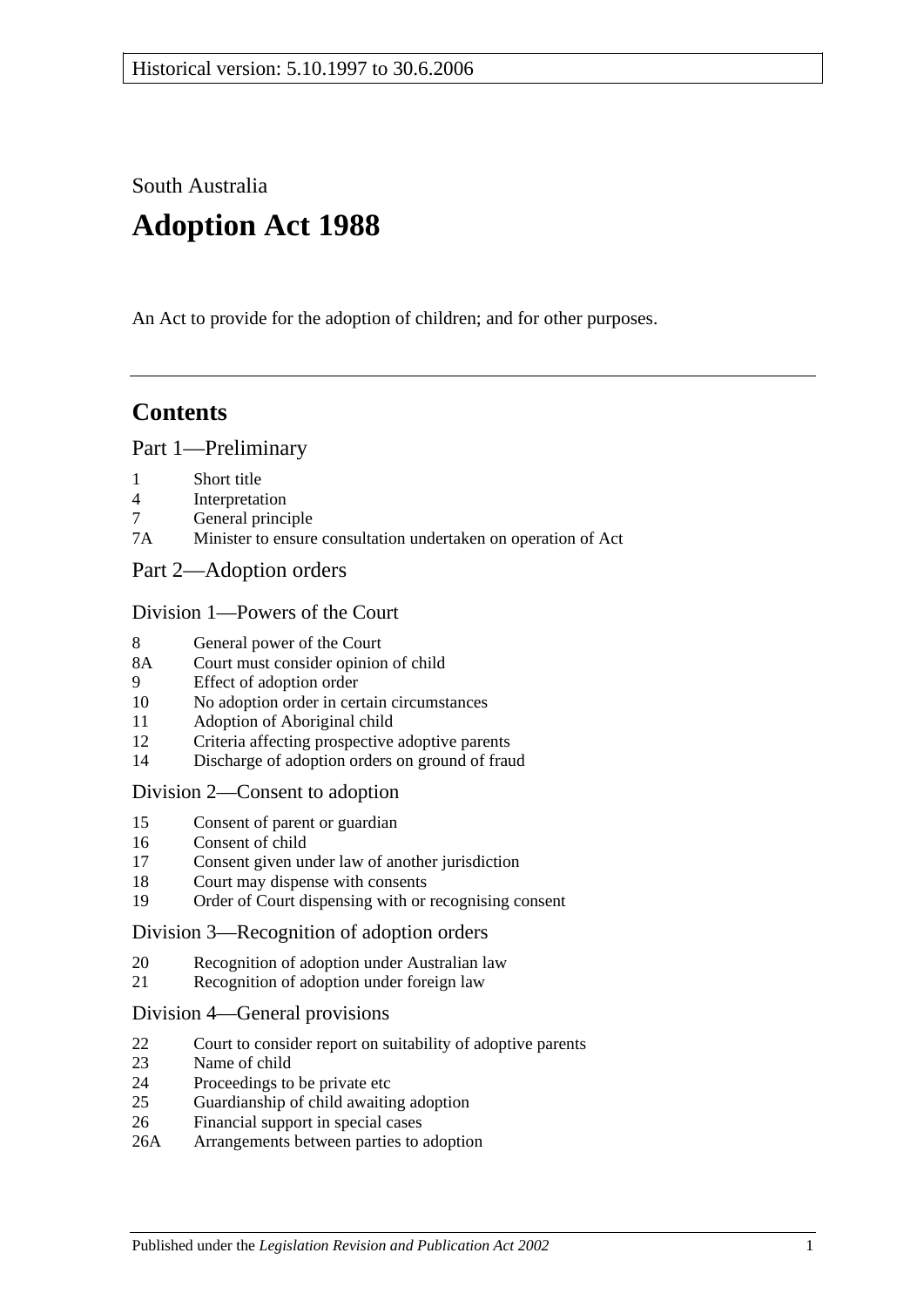#### [Part 2A—Open adoptions](#page-10-2)

- 27 [Right to obtain information once adopted person turns 18](#page-10-3)
- 27A [Information may be provided earlier, in the Chief Executive's discretion](#page-11-0)
- 27B [Limitation of right to obtain information where adoption occurred before commencement](#page-12-0)  [of Act](#page-12-0)
- 27C [Interviews](#page-13-0)
- 27D [Minister's power to authorise disclosure](#page-13-1)
- 27E [Requirement for consent is waived on death](#page-13-2)

#### [Part 3—Miscellaneous](#page-13-3)

- 28 [Certain agreements illegal](#page-13-4)
- 29 [Negotiations for adoption](#page-13-5)
- 30 [Enticing child away](#page-14-0)
- 31 [Publication of names etc of persons involved in proceedings](#page-14-1)
- 32 [Publication of certain material related to adoption](#page-14-2)
- 33 [False or misleading statements](#page-14-3)
- 34 [Impersonation](#page-15-0)
- 35 [Presenting forged consent](#page-15-1)
- 36 [Confidentiality](#page-15-2)
- 37 [Offences](#page-15-3)
- 38 [Age](#page-15-4)
- 39 [Intervention in proceedings](#page-15-5)
- 40 [Costs](#page-15-6)
- 41 [Registration](#page-16-0)
- 42 [Regulations](#page-16-1)

[Legislative history](#page-18-0)

#### <span id="page-1-0"></span>**The Parliament of South Australia enacts as follows:**

# **Part 1—Preliminary**

#### <span id="page-1-1"></span>**1—Short title**

This Act may be cited as the *Adoption Act 1988*.

#### <span id="page-1-2"></span>**4—Interpretation**

(1) In this Act, unless the contrary intention appears—

*adoptive parent*, of a child, means a person who has adopted the child in accordance with the provisions of this Act or who is recognised under this Act as having adopted the child;

*Australian law* means a law of the Commonwealth or of a State or Territory of the Commonwealth;

*birth parent*, of a child, means—

- (a) the woman who gave birth to the child; or
- (b) the man who—
	- (i) acknowledges paternity of the child; or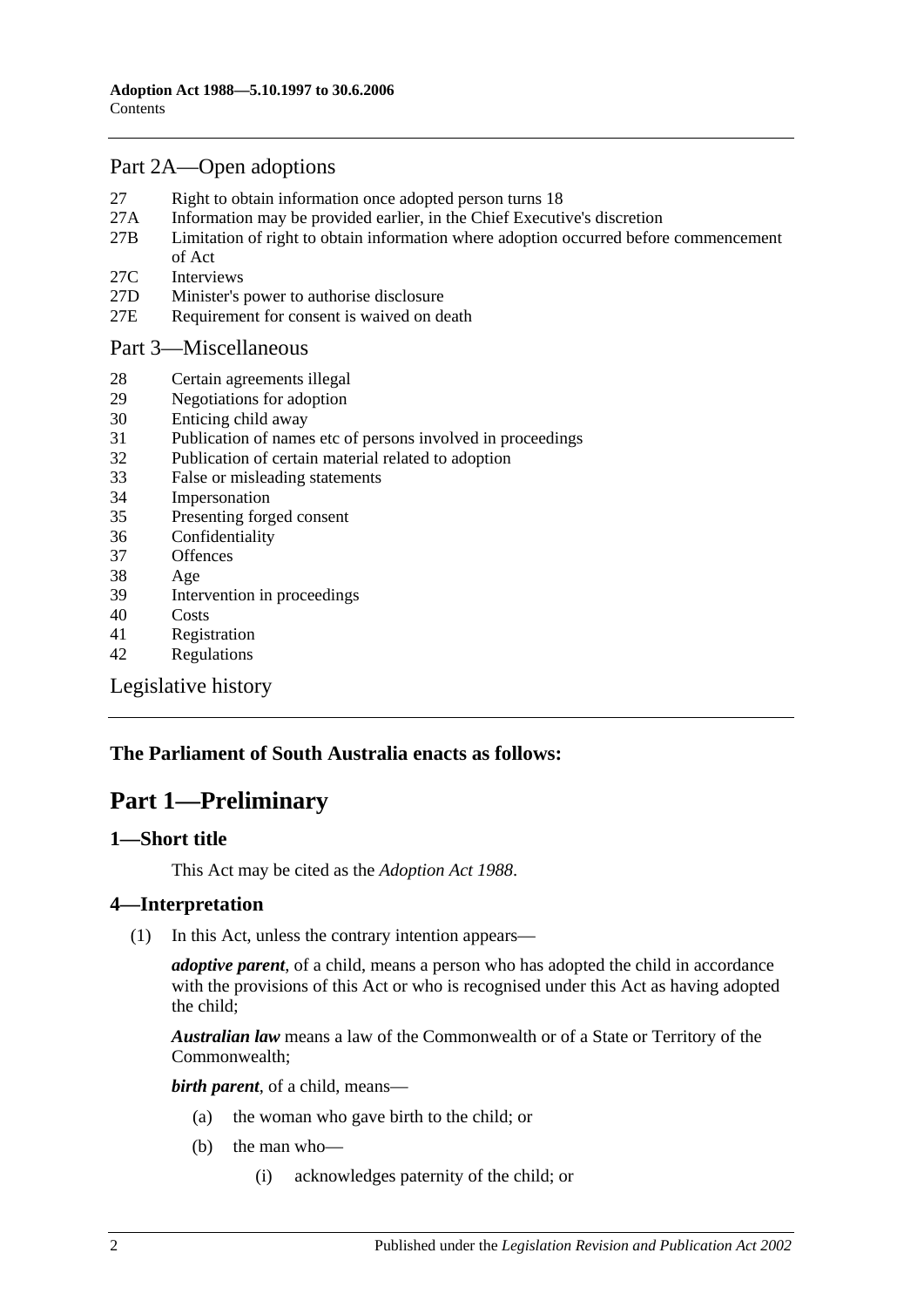(ii) where paternity has not been acknowledged by anyone or is in dispute—has been found to be the father by a court (whether of this or any other jurisdiction) or has been adjudged to be the father under the *[Family Relationships Act](http://www.legislation.sa.gov.au/index.aspx?action=legref&type=act&legtitle=Family%20Relationships%20Act%201975) 1975* or any corresponding law of another jurisdiction;

*Chief Executive* means the Chief Executive of the Department for Family and Community Services;

*child* means a person who has not attained the age of 18 years;

*child born outside lawful marriage* includes a child born to a lawfully married woman of which her husband is not the father;

*the Convention* means the *Hague Convention on Protection of Children and Cooperation in respect of Intercountry Adoption* done at The Hague on 29 May 1993;

*Convention country* means a country outside Australia in respect of which the Convention has entered into force, but does not include any country in respect of which Australia has raised an objection in accordance with Article 44 of the Convention;

*the Court* means the *Youth Court of South Australia* constituted of a Judge or a magistrate and two justices (at least one of the three being a woman and at least one a man);

*Family Law Act 1975* means the *Family Law Act 1975* (Cwth), as amended from time to time;

*guardian*, of a child, means a person (other than the Chief Executive) who is the legal guardian of the child or has the legal custody of the child or any other person who stands *in loco parentis* to the child and has done so for a significant length of time;

*marriage relationship* means the relationship between two persons cohabiting as husband and wife or *de facto* husband and wife;

*relative*, of a person, means a grandparent, brother, sister, uncle or aunt of the person, whether the relationship is of the whole blood or half blood or by affinity.

- (2) For the purposes of this Act, a person will be regarded as an Aboriginal if—
	- (a) the person is descended from an Aboriginal or Torres Strait Islander; and
	- (b) the person regards himself or herself as an Aboriginal or Torres Strait Islander or, if the person is a young child, at least one of the parents regards the child as an Aboriginal or Torres Strait Islander; and
	- (c) the person is accepted as an Aboriginal or Torres Strait Islander by an Aboriginal or Torres Strait Island community.
- (3) If a man and woman are married according to Aboriginal tradition, they will be regarded as husband and wife for the purposes of this Act.
- (4) A reference in this Act to publication in the news media is a reference to publication—
	- (a) by radio or television; or
	- (b) by newspaper or other periodical publication; or
	- (c) by public exhibition.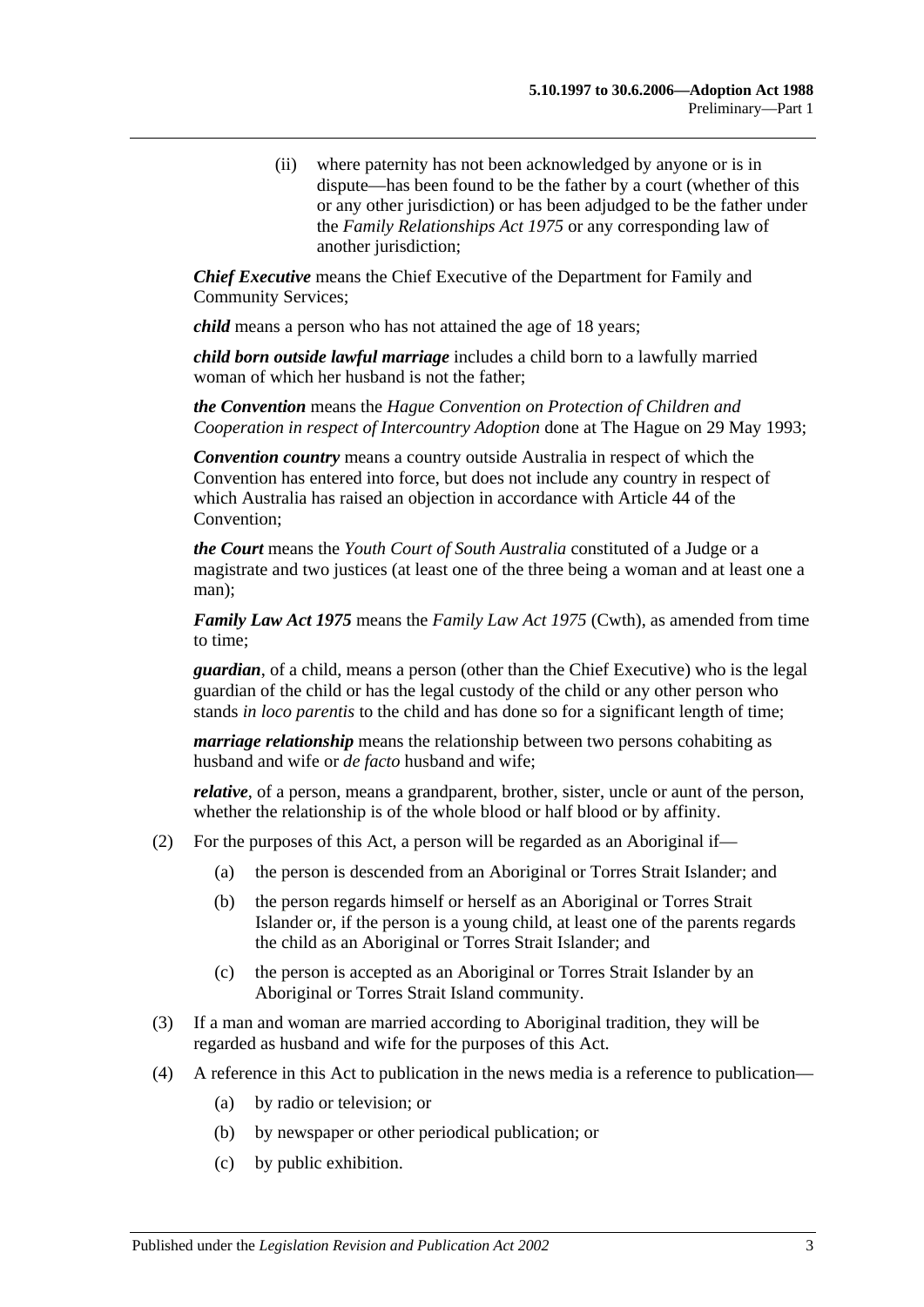#### <span id="page-3-0"></span>**7—General principle**

In all proceedings under this Act, the welfare of the child to whom the proceedings relate must be regarded as the paramount consideration.

#### <span id="page-3-1"></span>**7A—Minister to ensure consultation undertaken on operation of Act**

The Minister must ensure that regular consultation is undertaken with representatives of organisations with a special interest in the adoption of children and any other interested persons in relation to the operation of this Act.

# <span id="page-3-2"></span>**Part 2—Adoption orders**

#### <span id="page-3-3"></span>**Division 1—Powers of the Court**

#### <span id="page-3-4"></span>**8—General power of the Court**

- (1) Subject to any law of the Commonwealth, the Court has power to make orders for the adoption of children.
- (2) The Court cannot make an order for adoption except—
	- (a) in relation to a child who is in the State; and
	- (b) in favour of a person or persons who are resident or domiciled in the State.
- (3) If in proceedings for an adoption order the necessary territorial nexus with the State is established as at the date of commencement of the proceedings or some other date following within 21 days of that date, it will be presumed that the nexus continues in the absence of proof to the contrary.

#### <span id="page-3-5"></span>**8A—Court must consider opinion of child**

- (1) Before making an order for the adoption of a child of or over 5 years of age, the Court must interview the child to determine what the child's opinion is in relation to the proposed order (unless satisfied that the child is intellectually incapable of expressing an opinion).
- (2) An interview under this section must not be conducted in the presence of any party to the adoption.
- (3) In determining whether to make an order for adoption of a child the Court must take into account any opinion expressed by the child in an interview under this section.
- (4) The Court may determine the weight to be given to an opinion expressed by a child in an interview under this section, taking into account the age of the child and any other factors the Court considers relevant.

#### <span id="page-3-6"></span>**9—Effect of adoption order**

- (1) Subject to this section, where an adoption order is made, the adopted child becomes in contemplation of law the child of the adoptive parents and ceases to be the child of any previous birth or adoptive parents.
- (2) If an adoption order is made in favour of a person who is cohabiting with a birth or adoptive parent of the child in a marriage relationship, the relationship of that parent to the child is not affected by the order.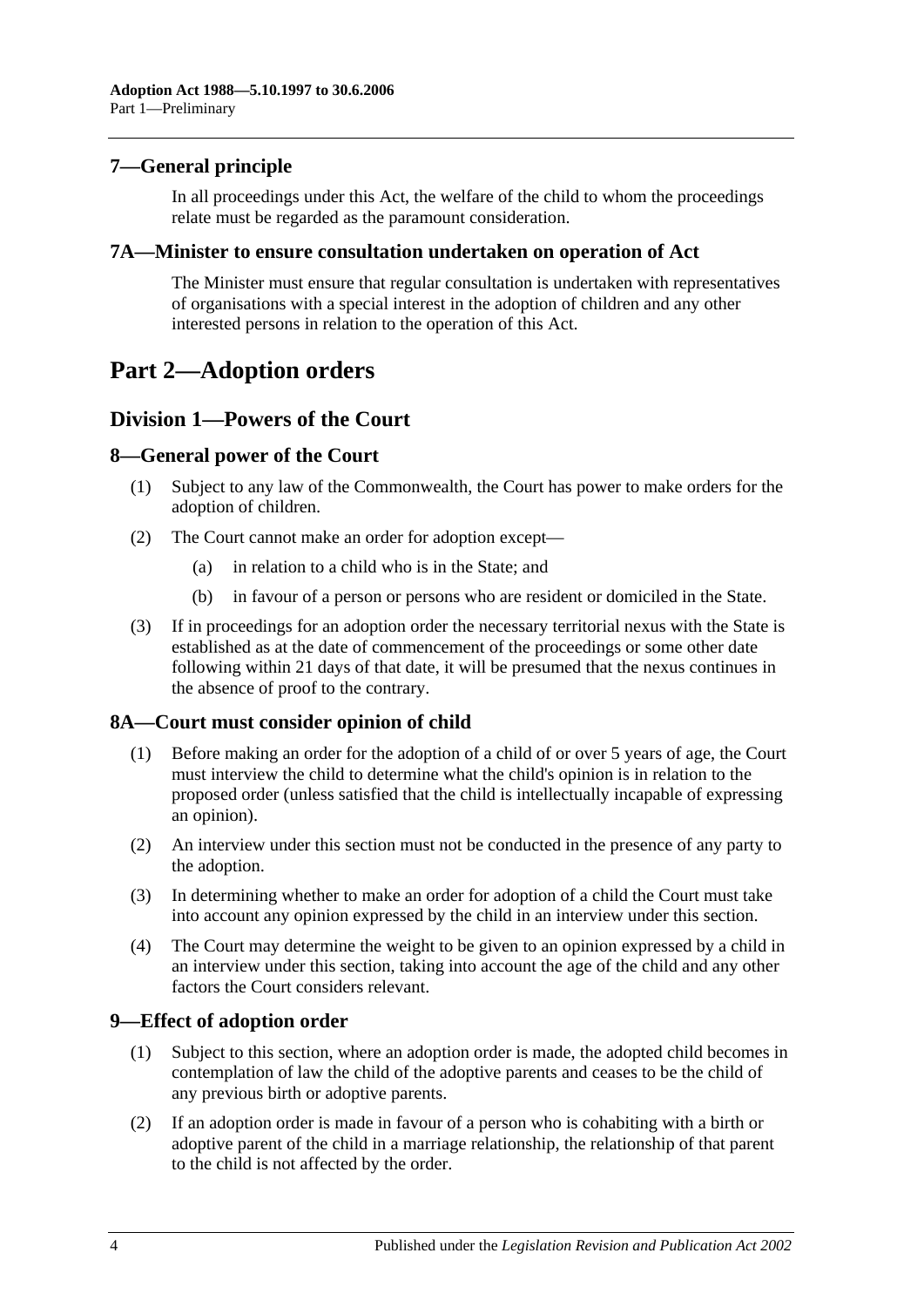- (3) Where—
	- (a) one of the birth or adoptive parents of a child dies; and
	- (b) the surviving parent cohabits with another person in a marriage relationship; and
	- (c) the child is adopted by that other person,

the adoption does not exclude rights of inheritance from or through the deceased parent.

- (3a) The making of an adoption order in relation to a child does not affect any vested or contingent proprietary right acquired by the child before the making of the adoption order.
- (4) Where an order for the adoption of a child is made, any previous order for the adoption or guardianship of the child ceases to have effect.

#### <span id="page-4-0"></span>**10—No adoption order in certain circumstances**

- (1) The Court will not make an adoption order in favour of—
	- (a) a person who is cohabiting with a birth or adoptive parent of the child in a marriage relationship; or
	- (b) a relative of the child, either solely or jointly with any other person,

unless satisfied that adoption is clearly preferable, in the interests of the child, to any alternative order that may be made under the laws of the State or the Commonwealth.

(2) The Court will not consider an application for adoption made by or on behalf of a person who is cohabiting with a birth or adoptive parent of the child in a marriage relationship unless the Family Court of Australia has given that person leave to proceed with the application for adoption under section 60G of the *Family Law Act 1975*.

#### <span id="page-4-1"></span>**11—Adoption of Aboriginal child**

- (1) The Court will not make an order for the adoption of an Aboriginal child unless satisfied that adoption is clearly preferable, in the interests of the child, to any alternative order that may be made under the laws of the State or the Commonwealth.
- (2) Subject to [subsection](#page-4-2) (3), an order for the adoption of an Aboriginal child will not be made except in favour of a member of the child's Aboriginal community who has the correct relationship with the child in accordance with Aboriginal customary law or, if there is no such person seeking to adopt the child, some other Aboriginal person.
- <span id="page-4-2"></span>(3) An order for the adoption of an Aboriginal child may be made in favour of a person who is not an Aboriginal person if the Court is satisfied—
	- (a) that there are special circumstances justifying the making of the order; and
	- (b) that the child's cultural identity with the Aboriginal people will not be lost in consequence of the adoption.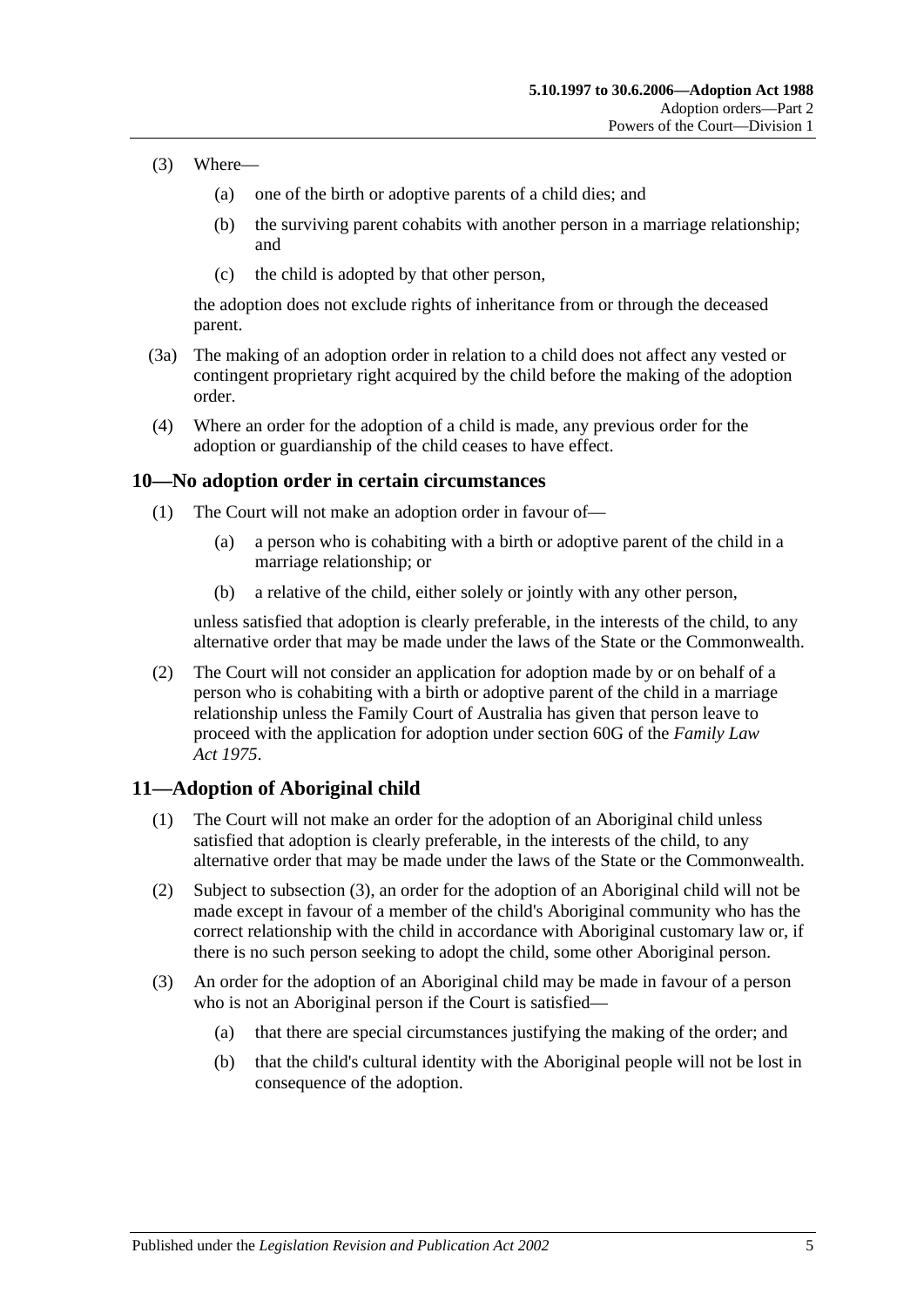#### <span id="page-5-0"></span>**12—Criteria affecting prospective adoptive parents**

- (1) Subject to this section, an adoption order will not be made except in favour of two persons who have been cohabiting together in a marriage relationship for a continuous period of at least five years.
- (2) An adoption order may be made in favour of two persons who have been cohabiting together in a marriage relationship for a continuous period of less than five years if the Court is satisfied that there are special circumstances justifying the making of the order.
- <span id="page-5-4"></span>(3) An adoption order may be made in favour of one person where—
	- (a) that person has cohabited with a birth or adoptive parent of the child in a marriage relationship for a continuous period of at least five years; or
	- (b) the Court is satisfied that there are special circumstances justifying the making of the order.
- (4) Where two persons are cohabiting in a marriage relationship, an adoption order will not be made except in favour of both or in the circumstances described in [subsection](#page-5-4) (3)(a).
- (5) An adoption order will not be made in favour of a person who is lawfully married but not cohabiting with his or her spouse unless the Court is satisfied, after interviewing the spouse of the person in private, that the spouse consents to the adoption.

#### <span id="page-5-1"></span>**14—Discharge of adoption orders on ground of fraud**

- (1) The Court may discharge an adoption order if it appears that the order was obtained by fraud, duress or other improper means.
- (2) The Court may, on discharging an adoption order, make any consequential orders that may be necessary or desirable in the circumstances of the case.

#### <span id="page-5-2"></span>**Division 2—Consent to adoption**

#### <span id="page-5-3"></span>**15—Consent of parent or guardian**

- (1) Subject to this section, an adoption order will not be made unless each person who is a parent or guardian of the child has consented to the adoption (whether the parent or guardian is present in Australia or not).
- (2) The mother of a child cannot consent to the adoption of the child until 5 days after the birth of the child and, subject to [subsection](#page-5-5) (3), a mother's consent given more than 5 but less than 14 days after the birth of the child will not be recognised as a valid consent to the child's adoption.
- <span id="page-5-5"></span>(3) The Court may recognise the validity of a consent of a mother given more than 5 but less than 14 days after the birth of the child, if satisfied—
	- (a) that there were special circumstances justifying the giving of consent less than 14 days after the birth of the child; and
	- (b) that the mother was able to exercise a rational judgment on the question of consent.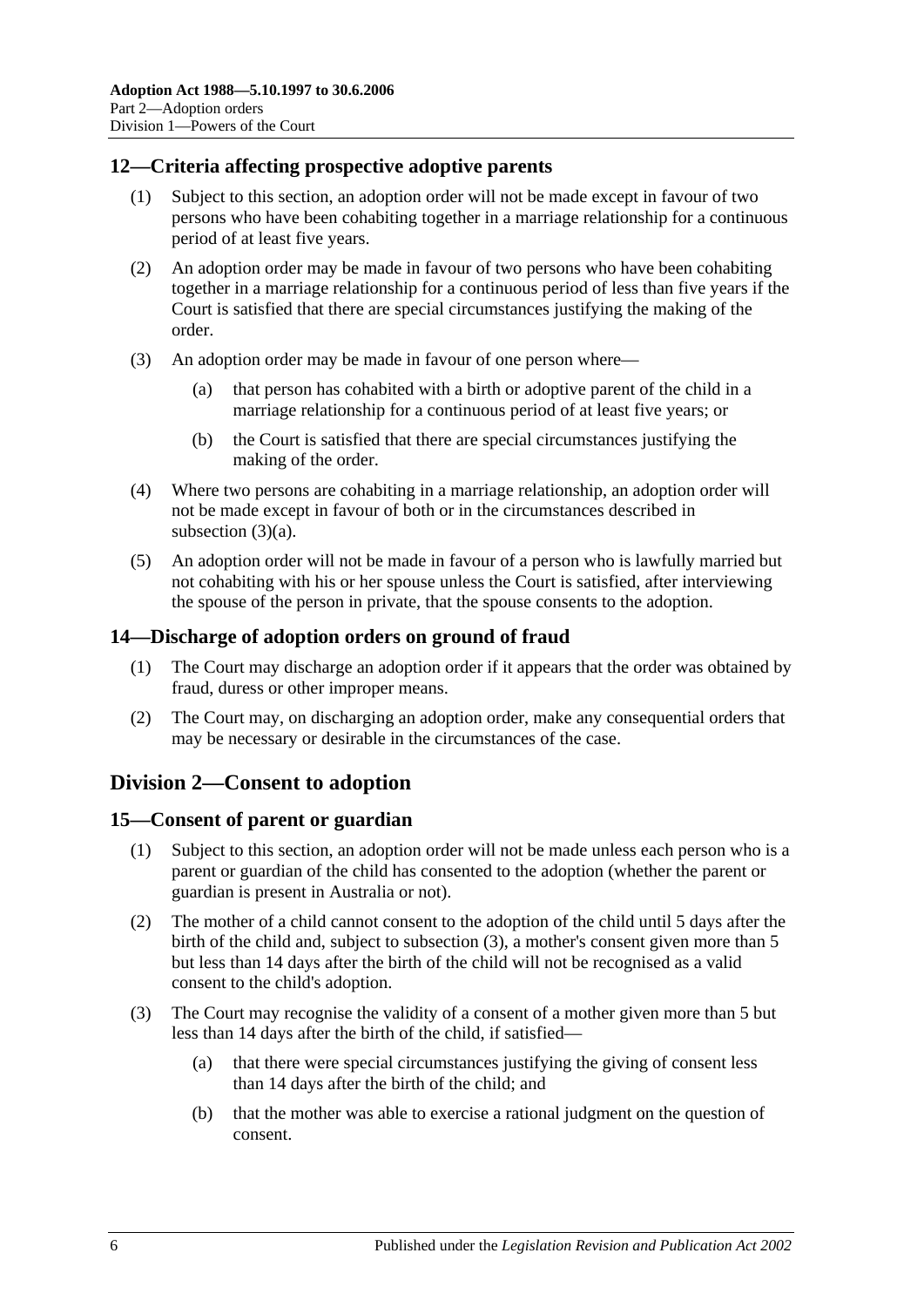- (4) The consent of a parent or guardian—
	- (a) may be in general terms, authorising the adoption of the child by any persons in whose favour an order may be made; or
	- (b) may be limited, authorising the adoption of the child—
		- (i) by a relative of the child; or
		- (ii) by a person who has been appointed a guardian of the child by a court; or
		- (iii) by a person who is cohabiting with a parent of the child in a marriage relationship; or
		- (iv) by a person in whose care the child has been placed by the Chief Executive, either solely or jointly with any other person.
- (5) The consent of a parent or guardian—
	- (a) must be in writing; and
	- (b) must (except where the Minister or the Chief Executive is the guardian)—
		- (i) be witnessed in accordance with the regulations; and
		- (ii) be endorsed by a person authorised by the Chief Executive with a statement to the effect that the parent or guardian has been counselled by that person at least three days before the giving of consent and appears to understand the consequences of adoption and the procedures for revoking the consent.
- (6) The consent of a parent or guardian may be revoked by written notice of revocation served personally or by post on the Chief Executive within 25 days or, with the approval of the Chief Executive given within that period of 25 days, 39 days, of the date of the consent.
- (7) The consent of the father of a child born outside lawful marriage is not required unless his paternity is recognised under the law of this State but if it appears to the Court that a particular person may be able to establish paternity of the child (not being a person whose paternity arises from unlawful sexual intercourse with the mother), the Court will not proceed to make an adoption order without allowing that person a reasonable opportunity to establish paternity.

#### <span id="page-6-0"></span>**16—Consent of child**

- (1) An adoption order will not be made in relation to a child over the age of 12 years unless—
	- (a) the child has consented to the adoption; and
	- (b) 25 days have elapsed since the giving of consent; and
	- (c) the Court is satisfied, after interviewing the child in private, that the child's consent is genuine and the child does not wish to revoke it.
- (2) The consent of a child—
	- (a) must be in writing; and
	- (b) must be witnessed in accordance with the regulations; and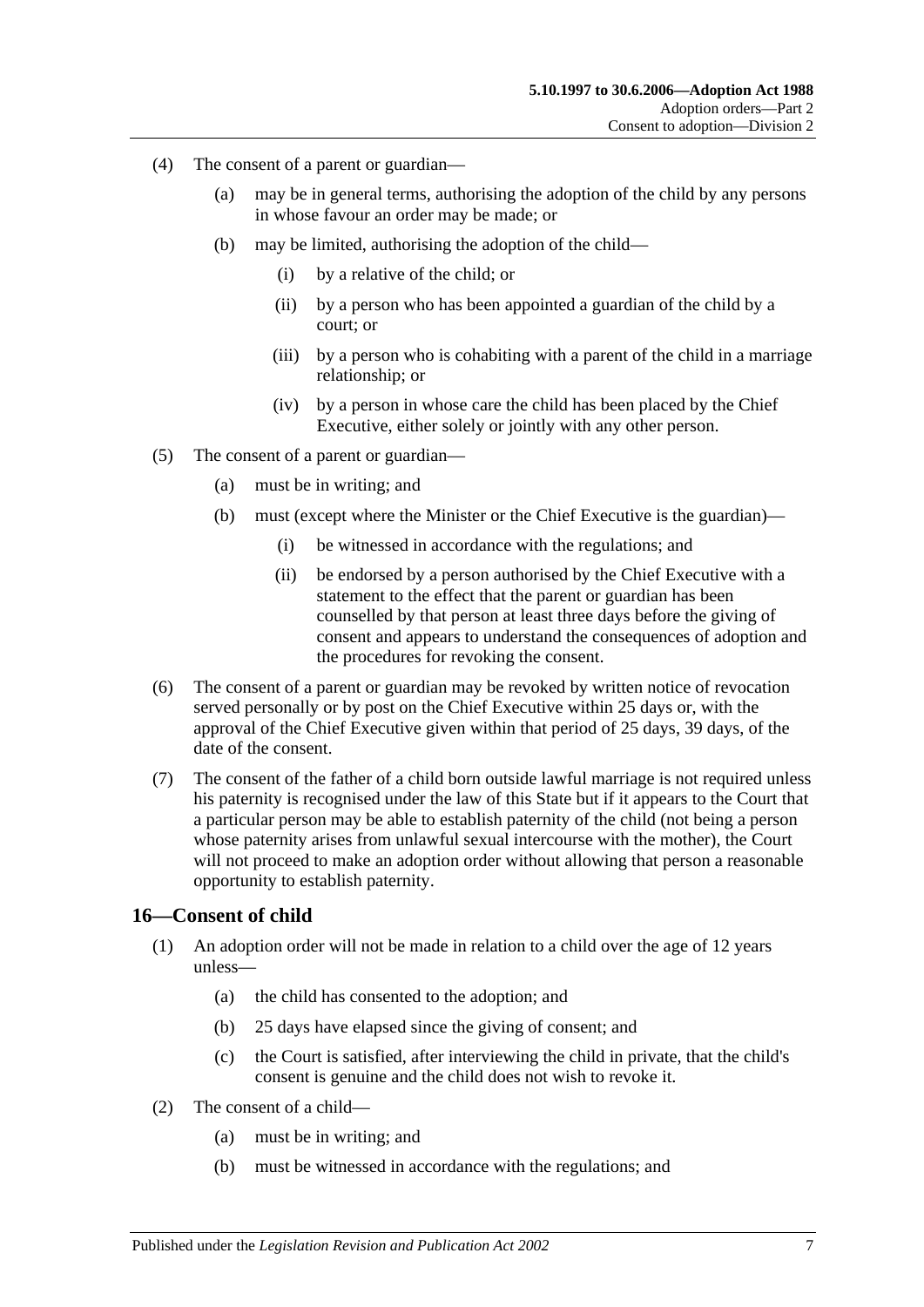(c) must be endorsed by an officer authorised by the Chief Executive to make such an endorsement with a statement to the effect that the child has been counselled by that person.

#### <span id="page-7-0"></span>**17—Consent given under law of another jurisdiction**

- (1) A consent to the adoption of a child given by a person in accordance with the law of another State or of a Territory of the Commonwealth will be regarded as a consent given by the person in accordance with this Act.
- (2) Subject to any law of the Commonwealth, the requirements of this Act relating to consent to adoption will be taken to have been complied with in relation to the adoption of a child from a Convention country if the laws of that country relating to consent to such an adoption have been complied with.

#### <span id="page-7-1"></span>**18—Court may dispense with consents**

- (1) The Court may dispense with the consent of a person (other than the child) to an adoption where it appears to the Court—
	- (a) that the person cannot, after reasonable inquiry, be found or identified; or
	- (b) that the person is in such a physical or mental condition as not to be capable of properly considering the question of consent; or
	- (c) that the person has abandoned, deserted or persistently neglected or ill-treated the child; or
	- (d) that the person has, for a period of not less than one year, failed, without reasonable excuse, to discharge the obligations of a parent or guardian of the child; or
	- (e) that there are other circumstances by reason of which the consent may properly be dispensed with.
- (2) The Court may dispense with the consent of a child to an adoption where it appears to the Court that the child is intellectually incapable of giving consent.
- (3) An application may be made under this section by the Chief Executive or a party to the adoption (including the child).

#### <span id="page-7-3"></span><span id="page-7-2"></span>**19—Order of Court dispensing with or recognising consent**

- (1) In order to facilitate arrangements for the adoption of a child, the Court may, on application by or on behalf of the Chief Executive, make an order dispensing with or recognising the validity of a consent under this Division before an application for an adoption order has been made and any such order has effect for the purposes of any application for an adoption order that may subsequently be made under this Act.
- (2) An order made under [subsection](#page-7-3) (1) may, on the application of the Chief Executive or of the person whose consent was in question, be revoked by the Court at any time before the making of an adoption order in respect of the child.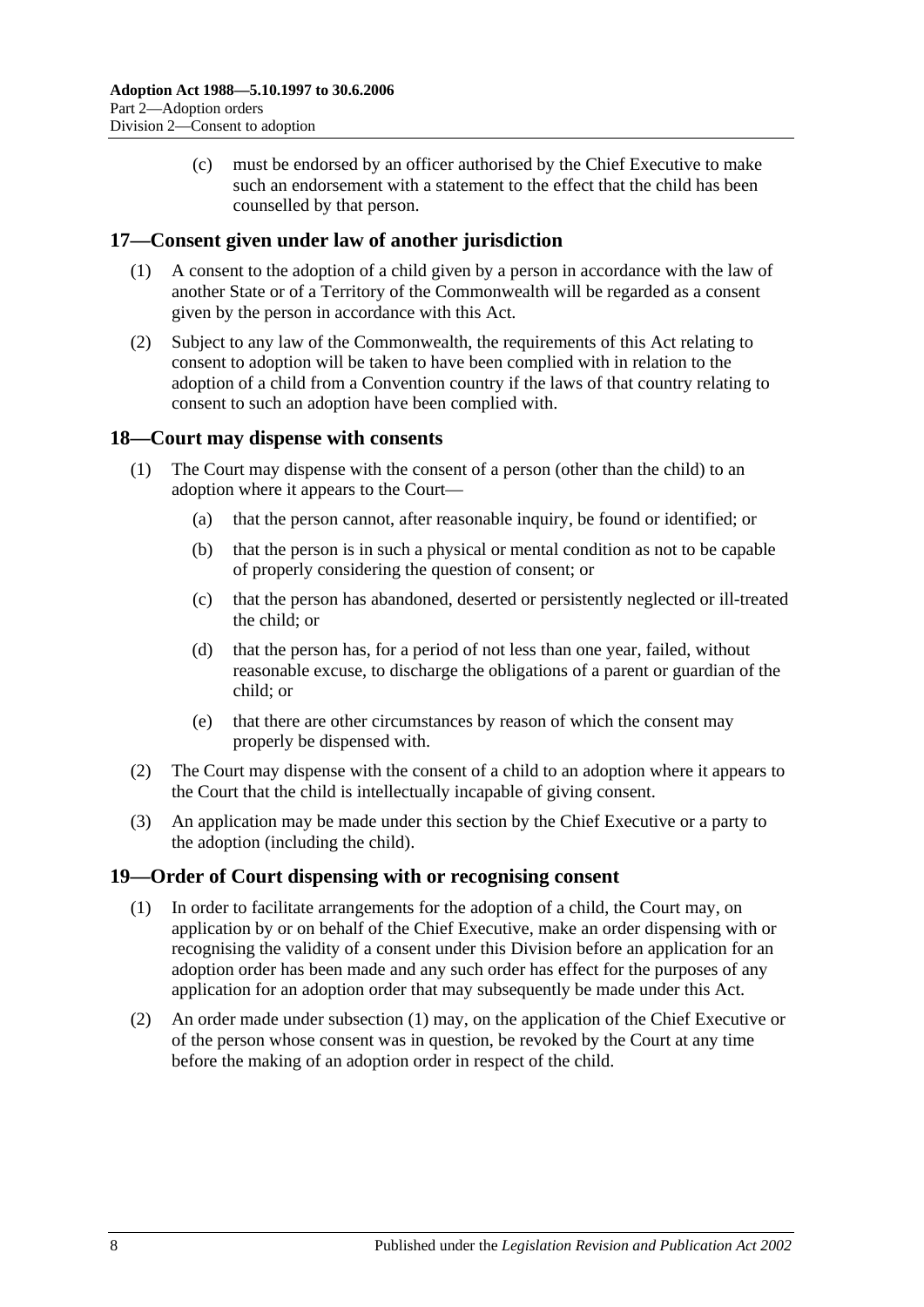### <span id="page-8-0"></span>**Division 3—Recognition of adoption orders**

#### <span id="page-8-1"></span>**20—Recognition of adoption under Australian law**

An adoption order made (before or after the commencement of this Act) under an Australian law, but not under the law of the State, will be recognised under the law of the State as having the same effect as an adoption order under the law of the State.

#### <span id="page-8-2"></span>**21—Recognition of adoption under foreign law**

- (a1) Subject to any law of the Commonwealth, an adoption order made under the law of a Convention country will be recognised under the law of the State as having the same effect as an adoption order under the law of the State.
- (1) An adoption order made (after the commencement of this Act) under the law of any other country outside Australia will be recognised under the law of the State as having the same effect as an adoption order under the law of the State if—
	- (a) the order was made in accordance with the law of that country; and
	- (b) when the order was made, each applicant was domiciled in that country or had been resident in that country for at least 12 months; and
	- (c) the circumstances in which the order was made would, if they had existed in this State, have constituted a sufficient basis for making an adoption order under this Act; and
	- (d) the proceedings in which the order was made involved no denial of natural justice or failure to observe the requirements of substantial justice.
- <span id="page-8-5"></span>(2) The Court may, on the application of an interested person, declare that an adoption order made under the law of a country outside Australia is or is not one that is to be recognised under the law of the State.
- (3) The Attorney-General is entitled to intervene in any proceedings under [subsection](#page-8-5) (2).
- (4) Where immediately before the commencement of this Act an adoption order made under the law of a country outside Australia was recognised as having the same effect as an adoption order made in this State, the order continues to be so recognised.

#### <span id="page-8-3"></span>**Division 4—General provisions**

#### <span id="page-8-6"></span><span id="page-8-4"></span>**22—Court to consider report on suitability of adoptive parents**

- (1) Before making an order for the adoption of a child, the Court will consider any report prepared by or on behalf of the Chief Executive and submitted to the Court as to—
	- (a) where the Chief Executive is the guardian of the child under [section](#page-9-2) 25—the circumstances of the child; and
	- (b) in any case—the suitability of the prospective adoptive parents and their capacity to care adequately for the child.
- (2) Subject to [subsection](#page-9-3) (3), a copy of a report prepared under [subsection](#page-8-6) (1) will be made available to the prospective adoptive parents.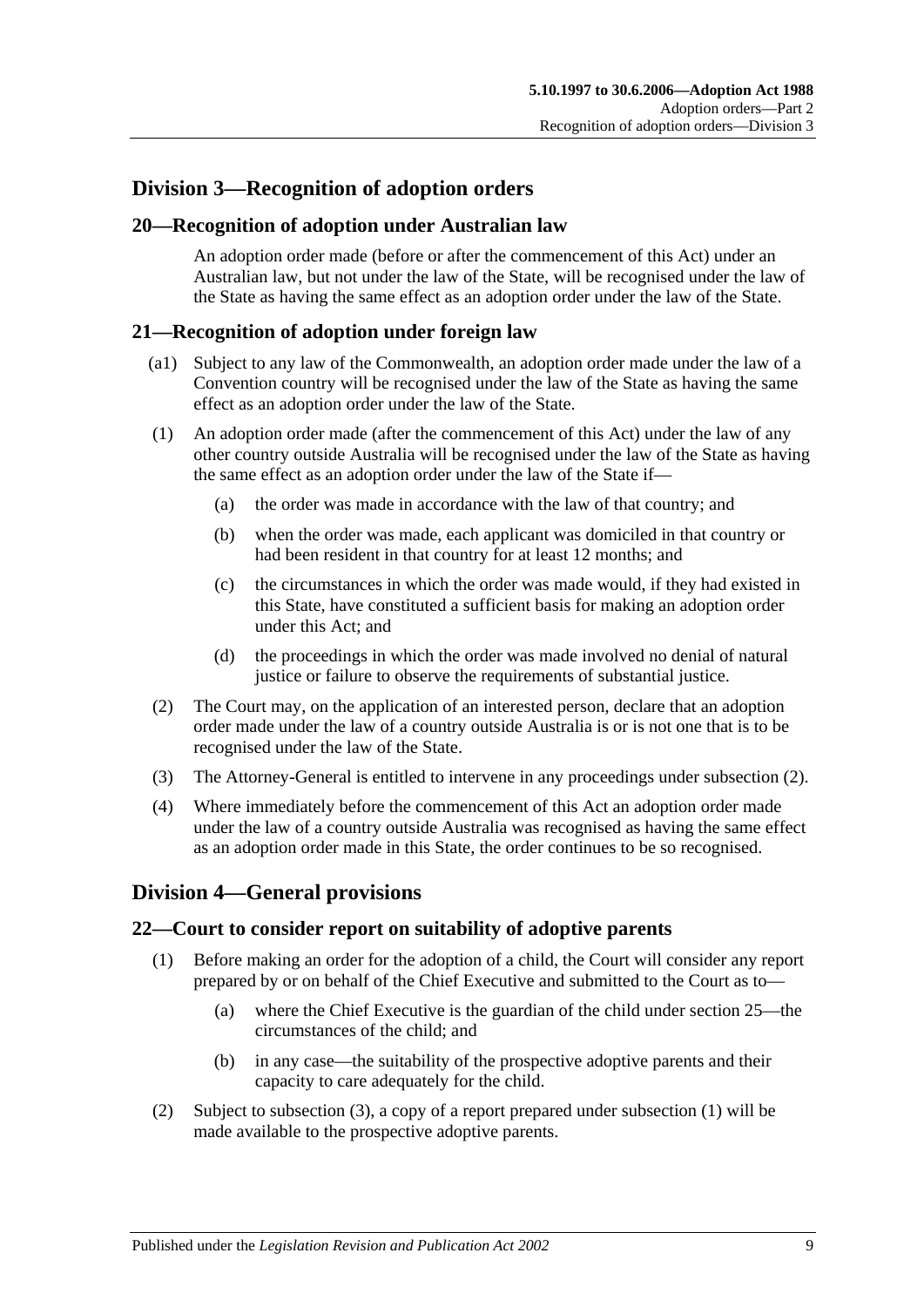- <span id="page-9-3"></span>(3) The Court may order that the contents or part of the contents of a report prepared under [subsection](#page-8-6) (1) be suppressed from disclosure to the prospective adoptive parents or any other person.
- (4) The Court may require prospective adoptive parents to submit evidence, to the satisfaction of the Court, of their good health.

#### <span id="page-9-0"></span>**23—Name of child**

- (1) Where the Court makes an order for the adoption of a child it may by the same or a subsequent order declare the name by which the child is to be known.
- (2) Before making an order changing the name of a child, the Court should take into account any wishes expressed by the child on the subject.
- (3) The Court will not change the name of a child who is over the age of 12 years unless—
	- (a) the child consents to the change; or
	- (b) the child is intellectually incapable of consenting.
- (4) An order under this section does not prevent a subsequent change of name in accordance with the law of the State.

#### <span id="page-9-1"></span>**24—Proceedings to be private etc**

- (1) An application for an adoption order will not be heard in an open court.
- (2) Except as authorised by the Court, the records of proceedings for an adoption order will not be open to inspection.

#### <span id="page-9-2"></span>**25—Guardianship of child awaiting adoption**

- <span id="page-9-4"></span>(1) Where—
	- (a) each parent or guardian of a child has consented to the adoption of the child in general terms or such consent has been dispensed with; or
	- (b) it is intended that an order for the adoption of a child be sought under this Act and arrangements are complete for the transfer of guardianship of the child from an officer of another State or a Territory of the Commonwealth whose functions correspond to those of the Chief Executive to the Chief Executive,

the Chief Executive is the guardian of the child, for all purposes except the giving of consent to the adoption of the child, to the exclusion of all other persons until—

- (c) an adoption order is made in respect of the child; or
- (d) a consent referred to in [paragraph](#page-9-4) (a) is lawfully revoked; or
- (e) the child is placed in the custody or under the guardianship of a person by order of a court; or
- (f) the Chief Executive orders, in writing, that the child be placed in the custody of a parent of the child.
- (2) The Chief Executive may, by agreement with some suitable person (including a parent of the child) and on such conditions as the Chief Executive considers appropriate, place a child of whom the Chief Executive is the guardian under this section in the care of that person.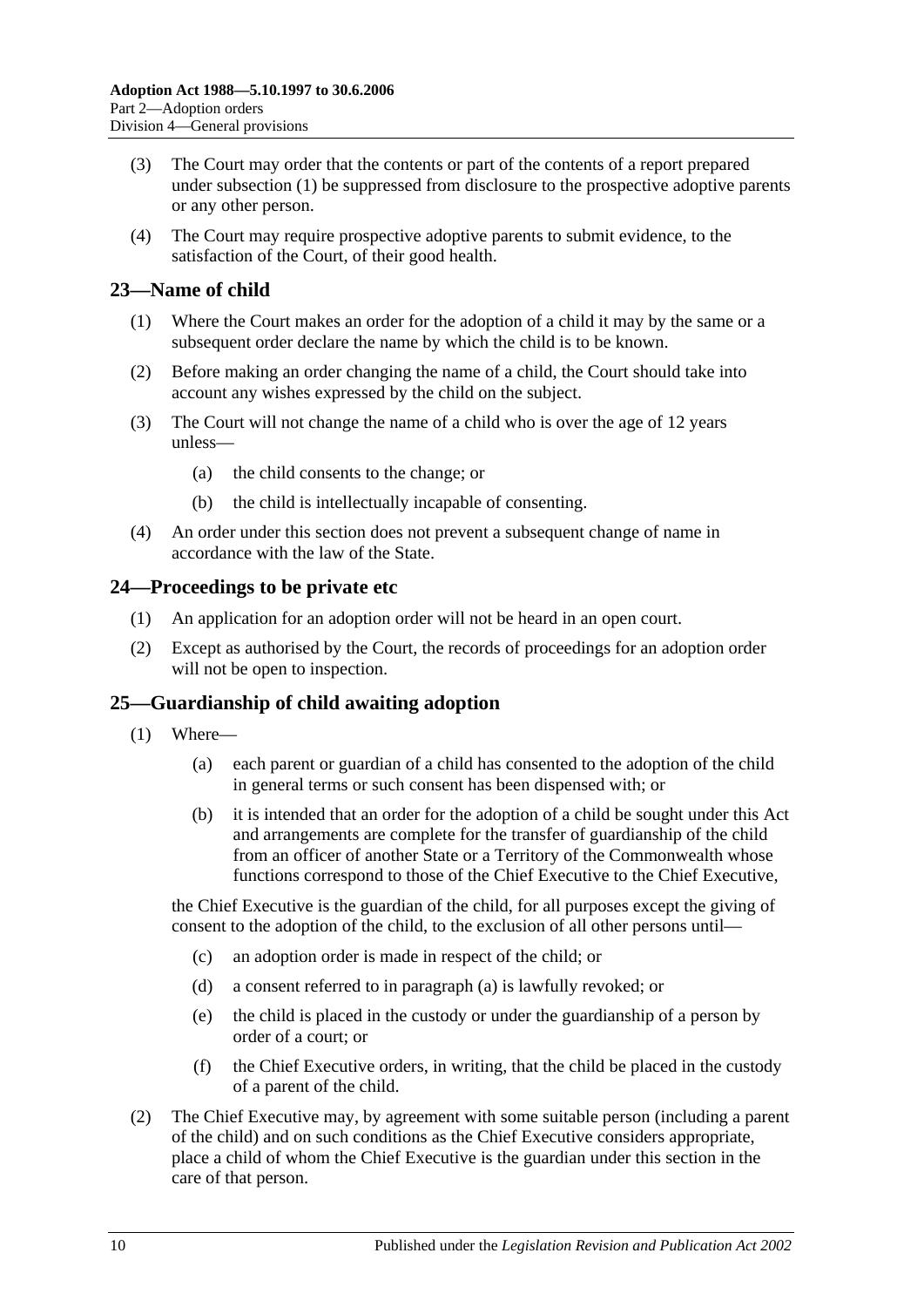- (3) The fact that the Chief Executive is the guardian of a child under this section does not affect the liability of any person to maintain the child.
- (4) This section does not apply to a child who is under the guardianship of the Minister.

#### <span id="page-10-0"></span>**26—Financial support in special cases**

Where—

- (a) a child suffers from some physical or mental disability; or
- (b) a child, for some other reason, requires special care,

the Minister may enter into an arrangement with prospective adoptive parents to contribute to the support of the child after the making of an adoption order.

#### <span id="page-10-1"></span>**26A—Arrangements between parties to adoption**

- (1) If a party to the adoption or proposed adoption of a child wishes to enter into an arrangement with another party to the adoption for the provision of information, contact or any other matters related to the welfare of the child, or to vary such an arrangement, the Chief Executive will endeavour to facilitate the making of the arrangement or variation.
- (2) For the purposes of this section, the birth parents and the adoptive parents will be taken to be the parties to the adoption.
- (3) The Chief Executive must ensure that the opinions of the child (so far as they are ascertainable) are taken into account in formulating any arrangement or variation under this section.
- (4) An arrangement may not be entered into under this section in relation to an adopted child who has attained the age of 18 years and an arrangement relating to an adopted child will terminate on the child attaining the age of 18 years.
- (5) The Chief Executive must ensure that an arrangement entered into under this section, or any variation to such an arrangement, is reduced to writing and that copies of the arrangement or variation are provided to the parties to the arrangement.
- (6) The Chief Executive will maintain a register of arrangements entered into under this section.
- (7) An arrangement entered into under this section is not enforceable in any court and breach of an arrangement or failure to enter into such an arrangement does not affect the validity of an adoption order or of any consent to an adoption.
- (8) This section applies only in relation to children adopted after the commencement of this Act.

# <span id="page-10-2"></span>**Part 2A—Open adoptions**

#### <span id="page-10-3"></span>**27—Right to obtain information once adopted person turns 18**

- (1) Subject to this Part, an adopted person who has attained the age of 18 years or, if the adopted person consents or is dead or cannot be located, a lineal descendant of the adopted person, may obtain—
	- (a) the names and dates of birth (if known) of the person's birth parents;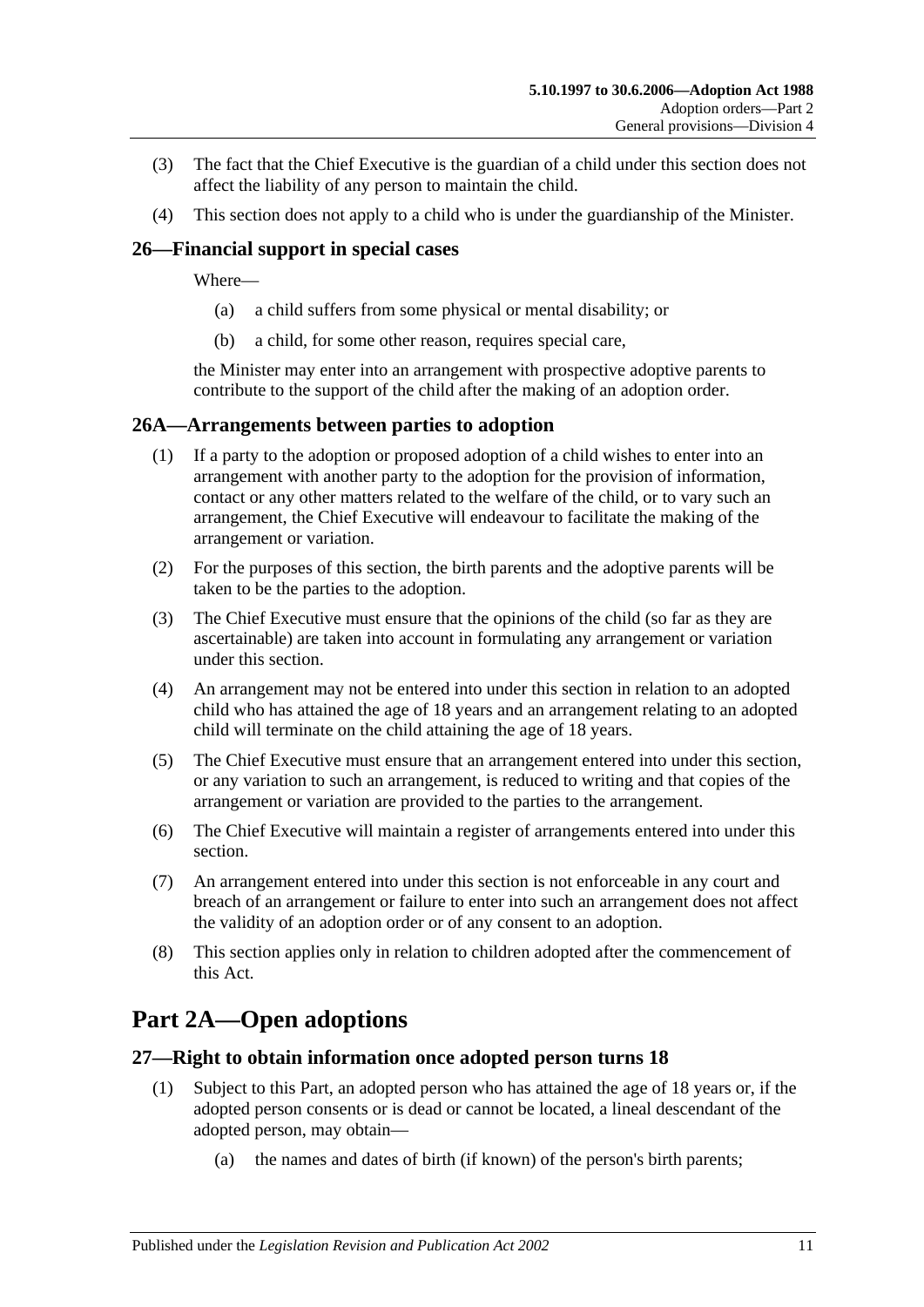- (b) any other information in the possession of the Chief Executive relating to the birth parents and the circumstances of the adoption<sup>1</sup>;
- (c) any message, information or item given to the Chief Executive by a birth parent with instructions that it be provided to the adopted person;
- (d) information in the possession of the Chief Executive relating to a sibling (whether of the whole or half blood) of the person who has also been adopted and who has also attained the age of 18 years.
- (2) Subject to this Part, if an adopted person has attained the age of 18 years, a birth parent of the person or, if the birth parents consent or are dead or cannot be located, a person who would have been a relative of the person if the adoption order had not been made, may obtain—
	- (a) the names of the adoptive parents and the adopted person;
	- (b) any other information in the possession of the Chief Executive relating to the adoptive parents and the adopted person;
	- (c) any message, information or item given to the Chief Executive by an adopted person or adoptive parent with instructions that it be provided to the birth parent.
- (3) Subject to this Part, if an adopted person has attained the age of 18 years, an adoptive parent of the person may, with the consent of the adopted person, obtain—
	- (a) any information in the possession of the Chief Executive relating to the adopted person's birth parents;
	- (b) any message, information or item given to the Chief Executive by a birth parent with instructions that it be provided to the adoptive parents.
- (4) In providing information under this section the Chief Executive must not reveal the name of a person (other than a birth parent and any siblings of the whole or half blood of the adopted person who have attained the age of 18 years) who would have been a relative of the adopted person if the adoption order had not been made.
- <span id="page-11-1"></span>(5) Nothing in this section entitles a person to obtain information the disclosure of which the Chief Executive has determined, in his or her absolute discretion, would be an unjustifiable intrusion on the privacy of the person to whom the information relates.
- (6) The Chief Executive must establish and maintain written guidelines regarding the exercise of the Chief Executive's discretion under [subsection](#page-11-1) (5).
- (7) The Chief Executive must give a copy of the guidelines, on request, to any person.

**Note—**

1 See also [section](#page-16-0) 41 in relation to birth certificates.

#### <span id="page-11-0"></span>**27A—Information may be provided earlier, in the Chief Executive's discretion**

The Chief Executive will disclose information to an adopted person or a birth parent before an entitlement to the information arises under [section](#page-10-3) 27, if consent to the disclosure is given by—

- (a) in the case of disclosure to an adopted person—
	- (i) the adoptive parents; and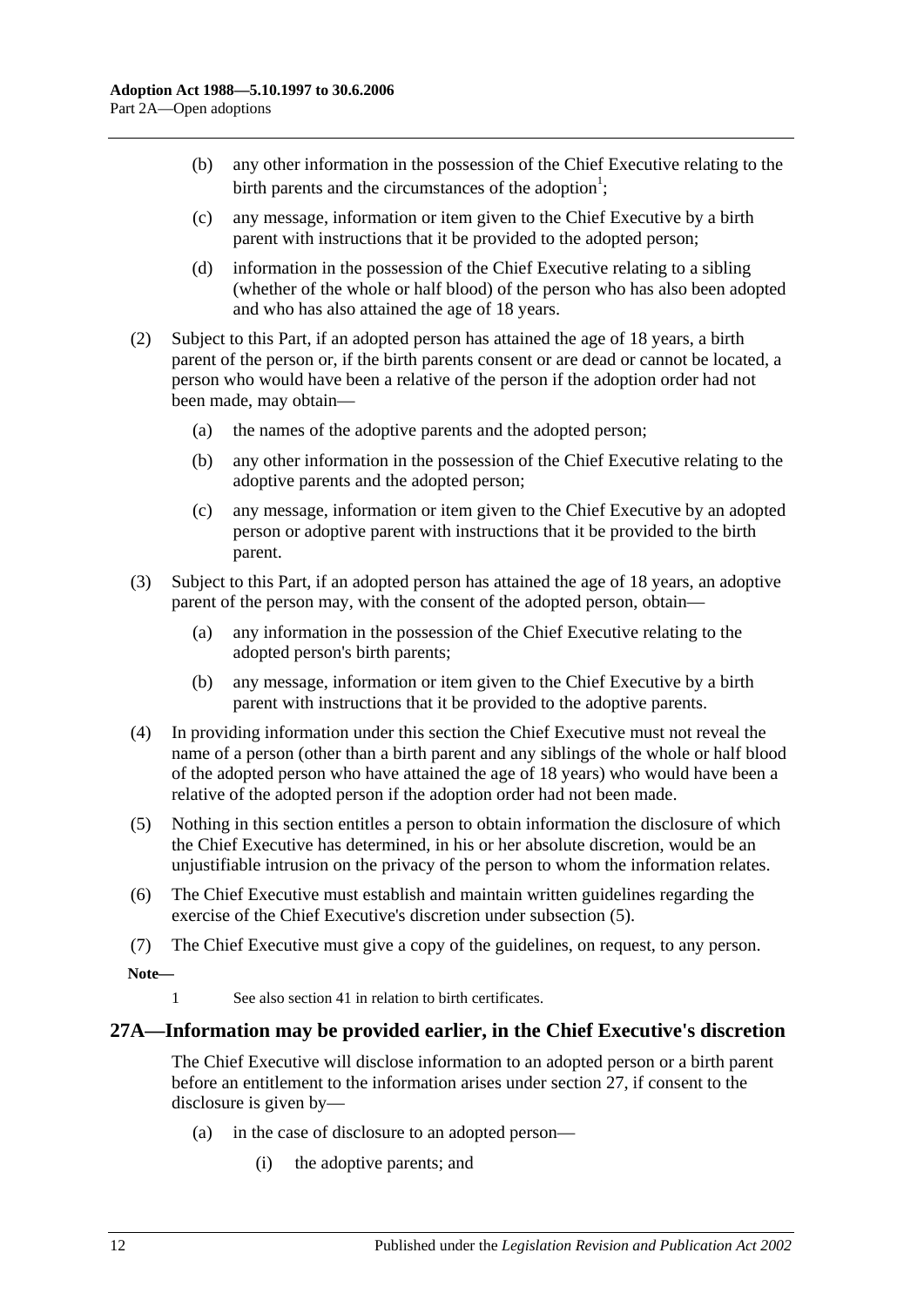- (ii) if the name of a birth parent is to be disclosed—that parent; or
- (b) in the case of disclosure to a birth parent—
	- (i) the adoptive parents; and
	- (ii) if the adopted person has attained the age of 12 years—the adopted person.

#### <span id="page-12-0"></span>**27B—Limitation of right to obtain information where adoption occurred before commencement of Act**

- (1) A person adopted before the commencement of this Act may lodge with the Chief Executive a direction that information in the Chief Executive's possession that would enable the person to be traced not be disclosed.
- (2) A birth parent of a person adopted prior to the commencement of this Act may lodge with the Chief Executive a direction that information in the Chief Executive's possession that would enable the birth parent to be traced not be disclosed.
- (3) An adoptive parent of a person adopted prior to the commencement of this Act may lodge with the Chief Executive a direction that information in the Chief Executive's possession that would enable the adoptive parent to be traced not be disclosed.
- (4) Subject to [subsection](#page-12-1) (5), where a direction has been lodged under this section, the Chief Executive must not disclose information in contravention of the direction.
- <span id="page-12-1"></span>(5) Where—
	- (a) a direction has been lodged by an adoptive parent; but
	- (b) a direction has not been lodged by the adopted person,

the adoptive parent's direction does not operate to prevent the disclosure of information that is relevant to the welfare or whereabouts of the adopted person.

- (6) A person lodging a direction under this section may provide the Chief Executive with written reasons for the direction and, if so provided, the reasons must be released by the Chief Executive if a request for information about the person is subsequently made under this Part.
- (7) A direction under this section—
	- (a) may, if the adopted person or adoptive or birth parent is mentally incapacitated within the meaning of the *[Guardianship and Administration](http://www.legislation.sa.gov.au/index.aspx?action=legref&type=act&legtitle=Guardianship%20and%20Administration%20Act%201993)  Act [1993](http://www.legislation.sa.gov.au/index.aspx?action=legref&type=act&legtitle=Guardianship%20and%20Administration%20Act%201993)*, be given on behalf of that person or parent by his or her guardian appointed under that Act; and
	- (b) has effect for a period of five years, unless revoked earlier; and
	- (c) may, on the expiration of a period for which it has effect, be renewed; and
	- (d) must be lodged, renewed or revoked in a manner approved by the Chief Executive (but the Chief Executive cannot require that a renewal be lodged in person).
- (8) The Chief Executive will, if necessary, send a person who has lodged a direction under this section a renewal notice approximately 6 months, 3 months and 2 weeks before the date on which the direction will expire, unless the person has requested in writing that no such notices be sent.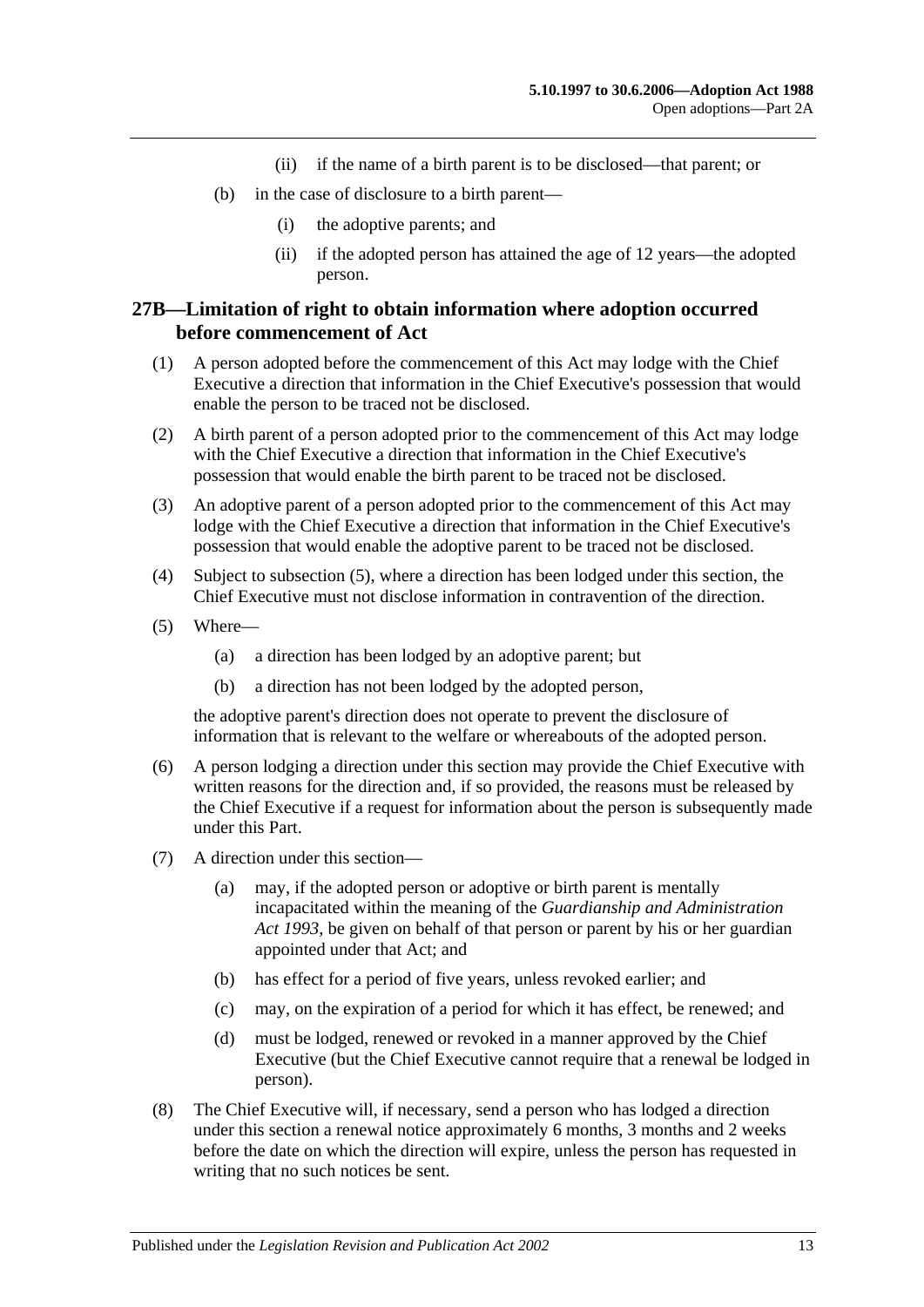(9) Subject to any written directions of the person to the contrary, a renewal notice will be sent to a person at his or her address last known to the Chief Executive.

#### <span id="page-13-0"></span>**27C—Interviews**

The Chief Executive may, before providing information to a person or accepting a direction from a person under this Part, invite the person to participate in an interview with a person authorised by the Chief Executive.

#### <span id="page-13-1"></span>**27D—Minister's power to authorise disclosure**

Despite anything contained in this Part, the Minister may authorise disclosure of any information if the disclosure is necessary in the interests of the welfare of an adopted person.

#### <span id="page-13-2"></span>**27E—Requirement for consent is waived on death**

A requirement under this Part that the consent of a person be obtained before information may be disclosed is waived on the death of that person.

# <span id="page-13-3"></span>**Part 3—Miscellaneous**

#### <span id="page-13-6"></span><span id="page-13-4"></span>**28—Certain agreements illegal**

- (1) An agreement under which a parent or guardian of a child receives any consideration (other than a consideration of a kind authorised by the Chief Executive) for a consent to the adoption of the child, is illegal and void.
- (2) A person who is a party to an agreement of a kind referred to in [subsection](#page-13-6) (1) is guilty of an offence.

Maximum penalty: \$10 000 or two years imprisonment.

#### <span id="page-13-7"></span><span id="page-13-5"></span>**29—Negotiations for adoption**

(1) Subject to this section, a person or organisation that conducts negotiations leading, or intended to lead, to the making of an adoption order is guilty of an offence.

Maximum penalty: \$10 000 or two years imprisonment.

- (2) [Subsection](#page-13-7) (1) does not apply—
	- (a) to negotiations conducted for no fee by, or on behalf of, a parent, guardian or relative of a child for an adoption order in favour of a relative of the child or a person who is cohabiting with a parent of the child in a marriage relationship; or
	- (b) to negotiations conducted by a person or organisation approved by the Chief Executive.
- (3) An approval under this section is subject to any prescribed conditions and any other conditions imposed by the Chief Executive.
- <span id="page-13-8"></span>(4) The Chief Executive may withdraw such an approval if the person or organisation—
	- (a) breaches a condition of the approval; or
	- (b) acts improperly in the course of or in relation to the adoption or proposed adoption of a child.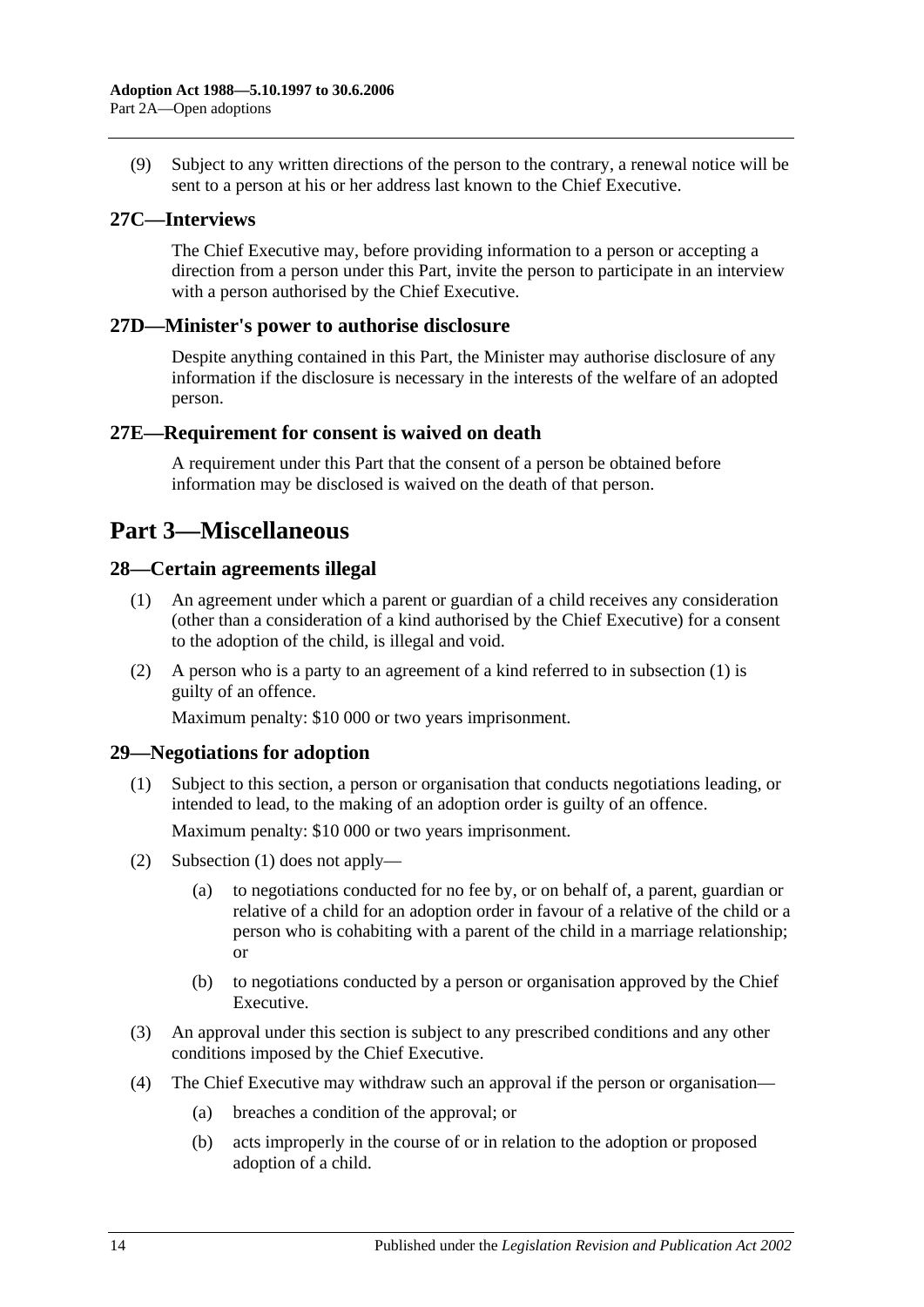- (4a) For the purposes of [subsection](#page-13-8) (4), an organisation will be taken to have acted improperly in the course of or in relation to an adoption or proposed adoption if a servant or agent of the organisation acts improperly in the course of or in relation to the adoption or proposed adoption.
- (5) Any fee paid for negotiations conducted in contravention of this section may be recovered as a debt.

#### <span id="page-14-0"></span>**30—Enticing child away**

A person must not take or entice a child away from a person who is entitled to custody of the child in pursuance of an adoption order with intent to deprive that person of the child.

Maximum penalty: \$10 000 or two years imprisonment.

#### <span id="page-14-1"></span>**31—Publication of names etc of persons involved in proceedings**

- (1) A person who publishes or causes to be published in the news media—
	- (a) the name of a child, or material tending to identify a child, in relation to whom proceedings have been taken under this Act or any other Australian law that substantially corresponds to this Act;
	- (b) the name of a parent or guardian, or material tending to identify a parent or guardian, of a child in relation to whom proceedings have been taken under this Act or any other Australian law that substantially corresponds to this Act;
	- (c) the name of a party, or material tending to identify a party, to proceedings under this Act or any other Australian law that substantially corresponds to this Act,

is guilty of an offence.

Maximum penalty: \$20 000.

(2) This section does not prevent a publication made in pursuance of an authorisation granted by the Court or the Chief Executive.

#### <span id="page-14-2"></span>**32—Publication of certain material related to adoption**

A person who publishes or causes to be published in the news media material to the following effect—

- (a) that a person desires to enter into negotiations with the parents or guardians of a child with a view to adoption of the child;
- (b) that a person has a child that he or she desires to place with adoptive parents,

is guilty of an offence.

Maximum penalty: \$20 000.

#### <span id="page-14-3"></span>**33—False or misleading statements**

A person must not make a statement knowing it to be false or misleading in a material respect for the purposes of, or in connection with, a proposed adoption under this Act. Maximum penalty: \$5 000 or one years imprisonment.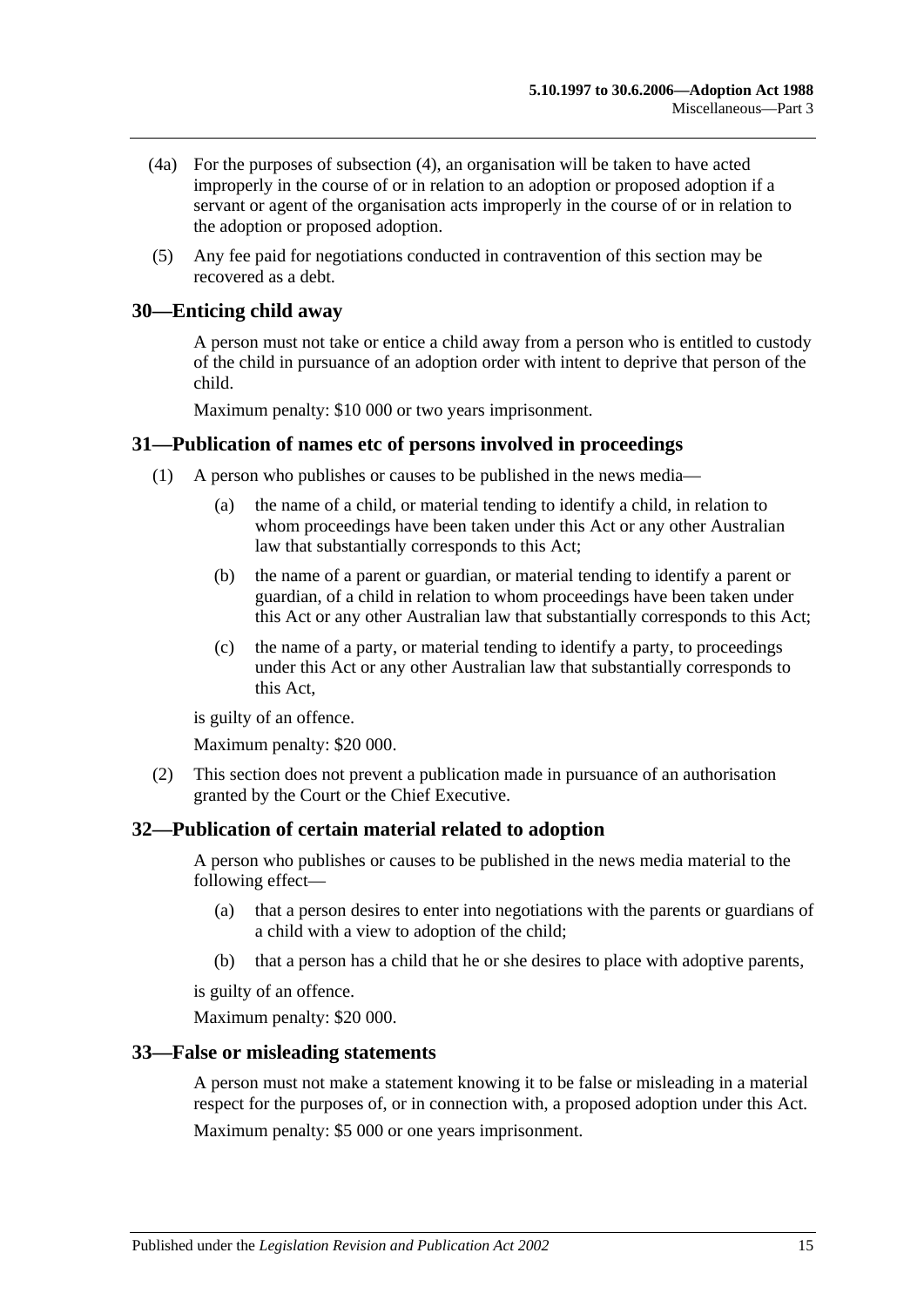#### <span id="page-15-0"></span>**34—Impersonation**

A person must not falsely represent himself or herself to be a person whose consent to the adoption of a child is required by this Act.

Maximum penalty: \$5 000 or one years imprisonment.

#### <span id="page-15-1"></span>**35—Presenting forged consent**

A person must not present, or cause to be presented, in connection with an application for an adoption order a document purporting to be an instrument of consent to the adoption knowing that the signature to the document is or was forged or obtained by fraud, duress or other improper means.

Maximum penalty: \$5 000 or one years imprisonment.

#### <span id="page-15-2"></span>**36—Confidentiality**

A person who is, or has been, engaged in duties related to the administration of this Act must not disclose information relating to an adopted person or the birth or adoptive parents of an adopted person obtained in the course of those duties except—

- (a) in the administration of this Act; or
- (b) as authorised or required by law; or
- (c) with the consent of the person to whom the information relates.

Maximum penalty: \$10 000.

#### <span id="page-15-3"></span>**37—Offences**

- (3) A prosecution for an offence against this Act will not be commenced without the consent of the Minister.
- (4) In proceedings for an offence against this Act a document apparently signed by the Minister stating that the Minister consents to a particular prosecution will be accepted, in the absence of proof to the contrary, as proof of that consent.

#### <span id="page-15-4"></span>**38—Age**

Where the age of a person is material to proceedings under this Act and there is no certain evidence of age, a court may act on its own estimate of the age of that person.

#### <span id="page-15-5"></span>**39—Intervention in proceedings**

- (1) The Chief Executive is entitled to intervene in any proceedings under this Act.
- (2) A court may order that any person who has, in the opinion of the court, a proper interest in proceedings under this Act be joined as a party to the proceedings.

#### <span id="page-15-6"></span>**40—Costs**

In proceedings under this Act, the Court may, subject to the regulations, make such orders as to costs and security for costs as it considers appropriate.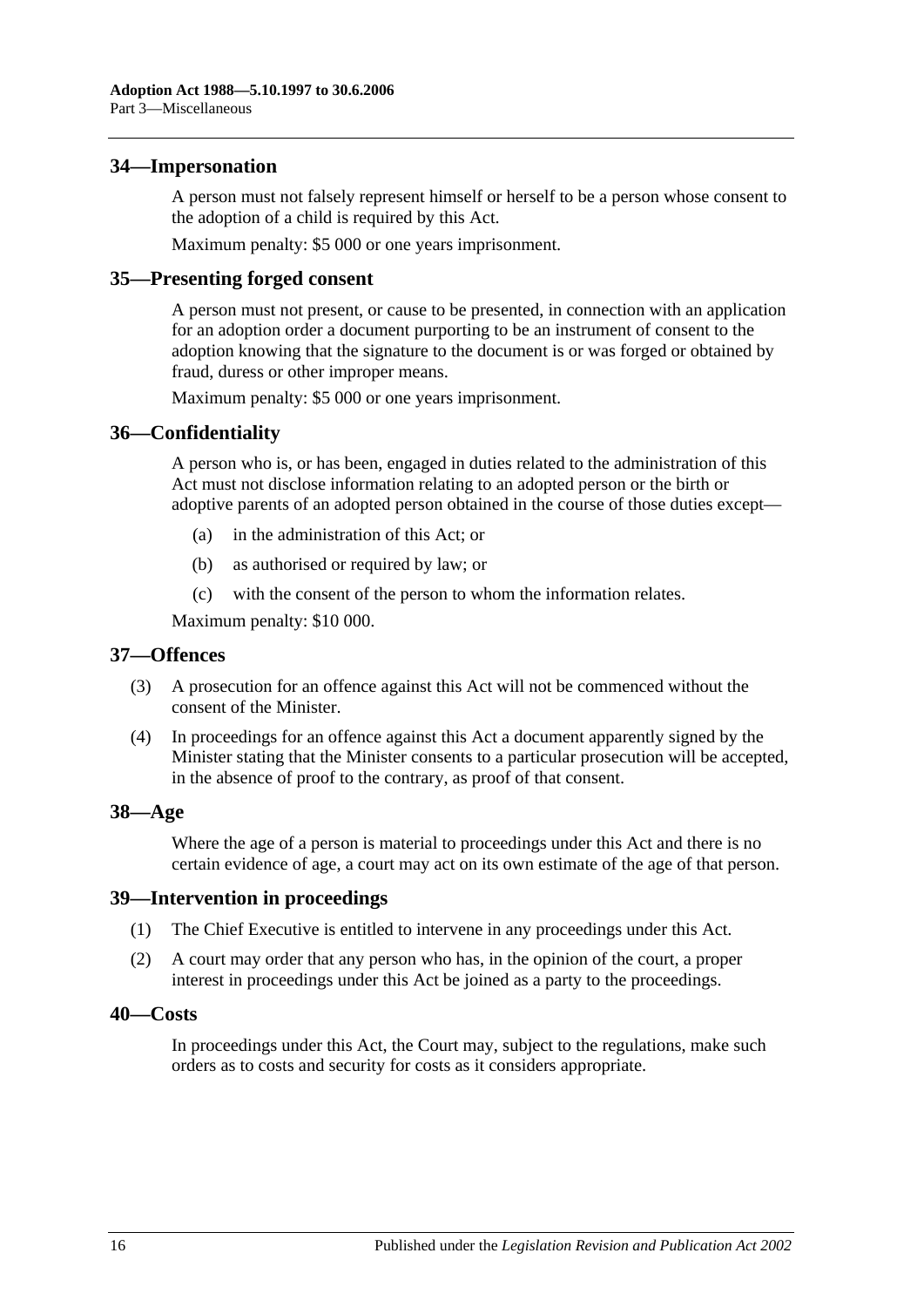#### <span id="page-16-5"></span><span id="page-16-0"></span>**41—Registration**

- (1) Subject to a direction under [subsection](#page-16-2) (2), the Registrar of Births, Deaths and Marriages must, on receipt of notice of the adoption of a child, cancel any entry formerly made in the register of births relating to the child and make a fresh entry containing—
	- (a) a statement of the date and place of birth of the child; and
	- (b) the names of the persons who are in contemplation of law the parents of the child following the adoption.
- <span id="page-16-2"></span>(2) Subject to [subsection](#page-16-3) (3), the Court may, on the application of the adoptive parents or the Chief Executive, direct the Registrar of Births, Deaths and Marriages not to cancel any entry formerly made in the register of births relating to the child but instead to add to that entry a note of the names of the adoptive parents.
- <span id="page-16-3"></span>(3) Where either or both of the birth parents of the child are alive, the Court must not give a direction under [subsection](#page-16-2) (2) unless satisfied that the information relating to the birth parents of the child contained in the entry is known to the child or that the birth parents approve of the child having access to that information.
- (4) Subject to [subsection](#page-16-4) (7), the Registrar of Births, Deaths and Marriages must not allow any person access to information contained in an entry cancelled under [subsection](#page-16-5) (1) or in an entry in the register of births relating to a person who was adopted before the commencement of this Act except on the authorisation of the Chief Executive.
- <span id="page-16-6"></span>(5) The Chief Executive must not authorise access to information by a person who was adopted before the commencement of this Act if a birth parent of the person directs the Chief Executive not to do so.
- (6) A direction under [subsection](#page-16-6) (5)—
	- (a) has effect for a period of five years, unless revoked earlier;
	- (b) may, on the expiration of a period for which it has effect, be renewed;
	- (c) must be lodged, renewed or revoked in a manner approved by the Chief Executive.
- <span id="page-16-4"></span>(7) The Registrar of Births, Deaths and Marriages may, without the authorisation of the Chief Executive, allow access to information contained in an entry cancelled under [subsection](#page-16-5) (1)—
	- (a) if the person to whom the entry relates has attained the age of 18 years, to that person;
	- (b) to a birth parent of the person to whom the entry relates.

#### <span id="page-16-1"></span>**42—Regulations**

- (1) The Governor may make such regulations as are contemplated by this Act, or as are necessary or expedient for the purposes of this Act.
- (2) In particular, the regulations may prescribe or make provision for—
	- (a) matters of practice, procedure or evidence in or in connection with proceedings under this Act; and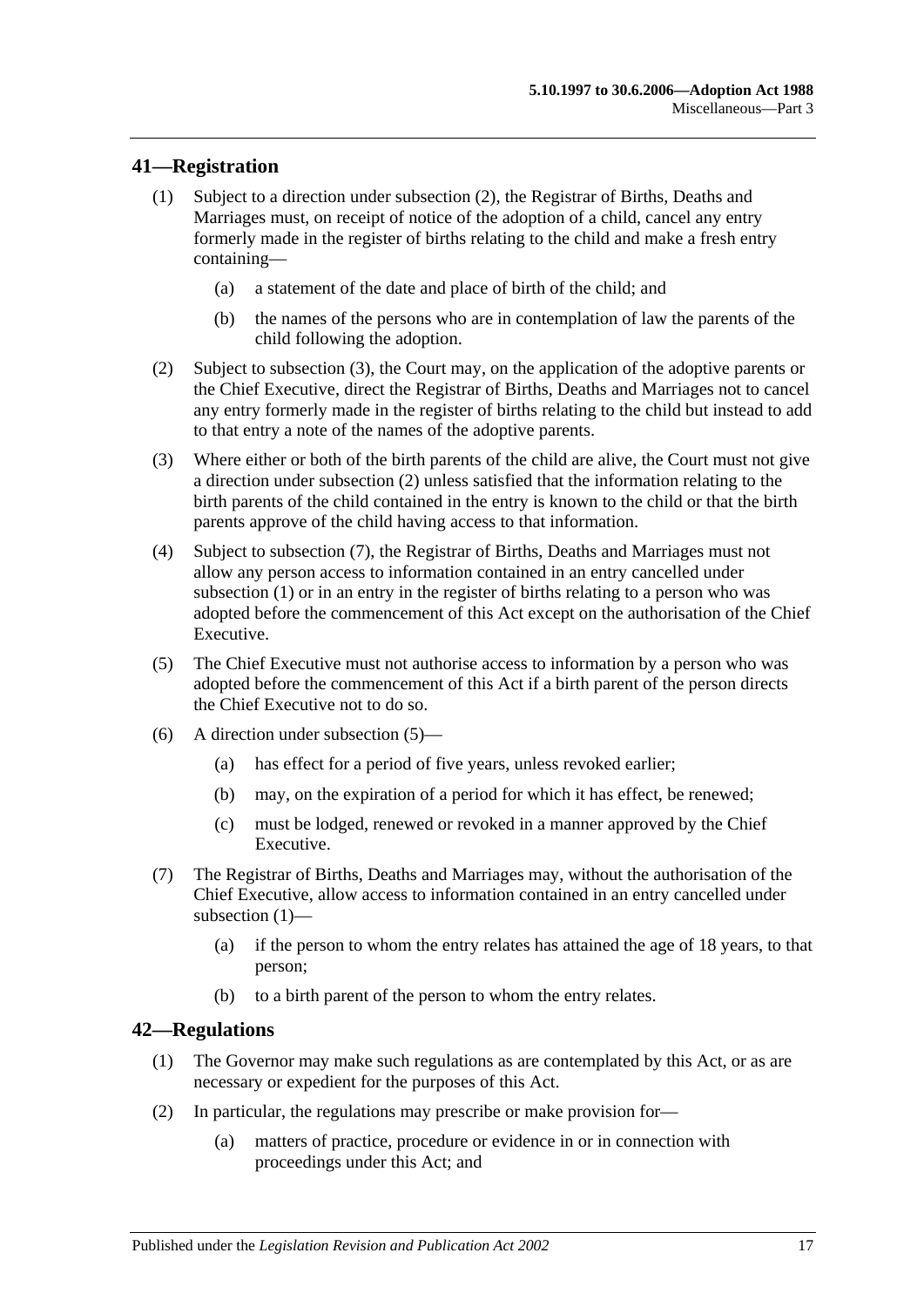- (b) the forms to be used for the purposes of this Act; and
- (c) fees to be paid in respect of any matter under this Act, and the waiving of any such fees; and
- (d) the keeping of registers of adoptions and the regulation of access to those registers; and
- (e) the practice and procedure to be followed in obtaining and giving notice of any consent required for the purposes of this Act; and
- (f) counselling in relation to adoption; and
- (g) the payment of witnesses' expenses in connection with proceedings under this Act; and
- (h) the criteria on which the eligibility of persons for approval by the Chief Executive as fit and proper persons to adopt children will be determined; and
- $(i)$  the
	- (i) keeping of registers of persons approved by the Chief Executive as fit and proper persons to adopt children; and
	- (ii) order in which persons whose names are included in a register may be selected to be applicants for adoption orders; and
	- (iii) removal of names from a register; and
- (j) the institution, hearing and determination of proceedings to review—
	- (i) any decision of the Chief Executive refusing to approve a person as being a fit and proper person to adopt children; or
	- (ii) any decision by the Chief Executive to remove the name of a person from the register of persons whom he or she has approved as fit and proper persons to adopt children; or
	- (iii) any other decision of the Chief Executive under this Act of a kind specified in the regulations; and
- (k) constituting adoption boards for the purpose of hearing and determining those proceedings, prescribing the practice and procedure of those boards and conferring on those boards—
	- (i) power to vary or reverse any decision of the Chief Executive in respect of which proceedings for review have been brought; and
	- (ii) power to remit any matter arising in the proceedings to the Chief Executive for further consideration; and
	- (iii) any incidental or ancillary powers; and
- (l) fines not exceeding \$1 250 for contravention of, or non-compliance with, a regulation.
- (3) The regulations may confer discretionary powers.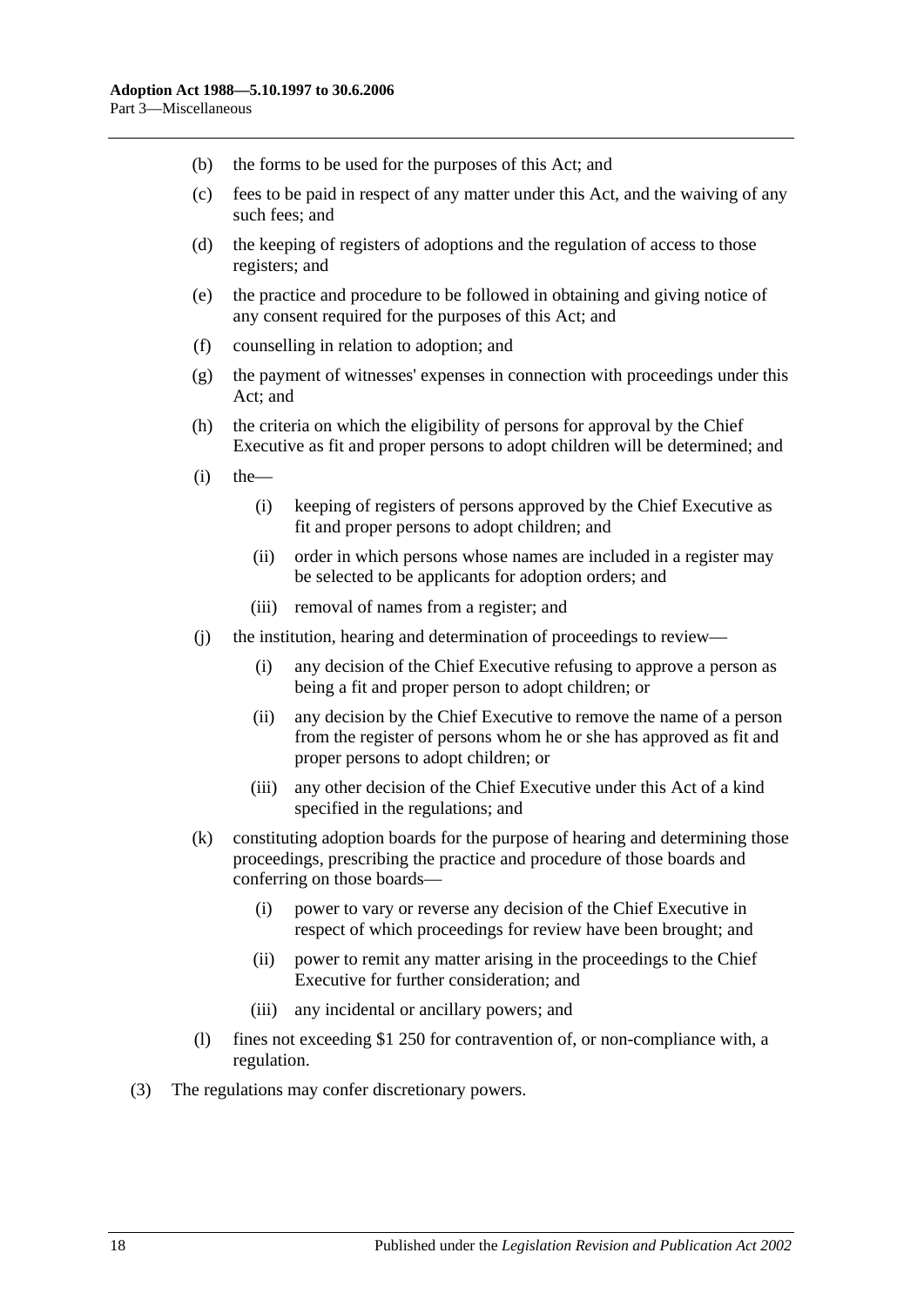# <span id="page-18-0"></span>**Legislative history**

#### **Notes**

- Amendments of this version that are uncommenced are not incorporated into the text.
- Please note—References in the legislation to other legislation or instruments or to titles of bodies or offices are not automatically updated as part of the program for the revision and publication of legislation and therefore may be obsolete.
- Earlier versions of this Act (historical versions) are listed at the end of the legislative history.
- For further information relating to the Act and subordinate legislation made under the Act see the Index of South Australian Statutes or www.legislation.sa.gov.au.

### **Legislation repealed by principal Act**

The *Adoption Act 1988* repealed the following:

*Adoption of Children Act 1967*

### **Legislation amended by principal Act**

The *Adoption Act 1988* amended the following:

*Children's Protection and Young Offenders Act 1979*

### **Principal Act and amendments**

New entries appear in bold.

| Year No | Title                                                                                        | Assent     | Commencement                                            |
|---------|----------------------------------------------------------------------------------------------|------------|---------------------------------------------------------|
| 1988 90 | Adoption Act 1988                                                                            | 1.12.1988  | 17.8.1989 (Gazette 17.8.1989 p566)                      |
| 1993 59 | Mental Health Act 1993                                                                       | 27.5.1993  | 6.3.1995 ( <i>Gazette 2.3.1995 p734</i> )               |
| 1996 83 | Adoption (Miscellaneous) Amendment 12.12.1996 5.10.1997 (Gazette 11.9.1997 p702)<br>Act 1996 |            |                                                         |
| 2005 56 | Justices of the Peace Act 2005                                                               | 17.11.2005 | Sch 2 (cll 5 & 6)-1.7.2006 (Gazette<br>22.6.2006 p2012) |

### **Provisions amended**

New entries appear in bold.

Entries that relate to provisions that have been deleted appear in italics.

| Provision          | How varied                        | Commencement |
|--------------------|-----------------------------------|--------------|
| Long title         | amended by $83/1996$ s 27 (Sch)   | 5.10.1997    |
| Pt1                |                                   |              |
| Pt 1 Div 1 heading | deleted by $83/1996$ s 3          | 5.10.1997    |
| ss 2 and 3         | deleted by $83/1996$ s $27$ (Sch) | 5.10.1997    |
| s 4                |                                   |              |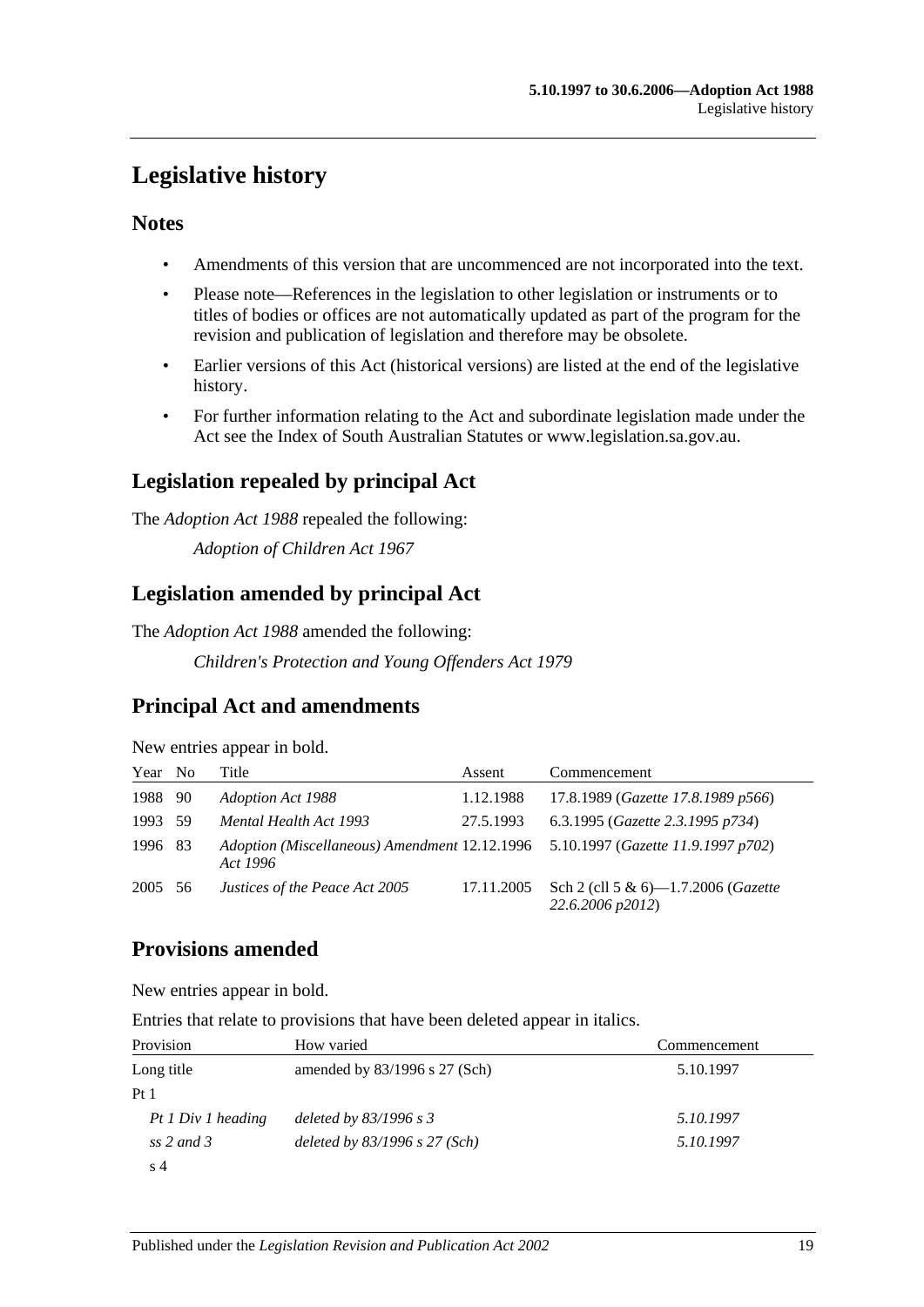| s(4(1))                 |                                                                          |           |
|-------------------------|--------------------------------------------------------------------------|-----------|
| adoptive parent         | inserted by $83/1996$ s $4(a)$                                           | 5.10.1997 |
| birth parent            | inserted by $83/1996$ s 4(b)                                             | 5.10.1997 |
| <b>Chief Executive</b>  | inserted by $83/1996$ s $4(b)$                                           | 5.10.1997 |
| the Convention          | inserted by $83/1996$ s 4(c)                                             | 5.10.1997 |
|                         | Convention country inserted by 83/1996 s 4(c)                            | 5.10.1997 |
| the Court               | amended by 83/1996 s 4(d)                                                | 5.10.1997 |
| the<br>Director-General | deleted by $83/1996$ s $4(e)$                                            | 5.10.1997 |
| Family Law<br>Act 1975  | inserted by $83/1996$ s 4(e)                                             | 5.10.1997 |
| guardian                | substituted by $83/1996$ s 4(f)                                          | 5.10.1997 |
| Pt1 Div2                | deleted by 83/1996 s 5                                                   | 5.10.1997 |
| Pt1 Div3                | heading deleted by 83/1996 s 6                                           | 5.10.1997 |
| s 7A                    | inserted by 83/1996 s 7                                                  | 5.10.1997 |
| Pt 2                    |                                                                          |           |
| s <sub>8</sub>          |                                                                          |           |
| s(1)                    | amended by 83/1996 s 8                                                   | 5.10.1997 |
| s 8A                    | inserted by 83/1996 s 9                                                  | 5.10.1997 |
| s 9                     |                                                                          |           |
| $s \ 9(1)$ —(3)         | amended by 83/1996 s 27 (Sch)                                            | 5.10.1997 |
| $s\ 9(3a)$              | inserted by 83/1996 s 10                                                 | 5.10.1997 |
| s 10                    |                                                                          |           |
| 10(1)                   | s 10 amended and redesignated as $s$ 10(1) by<br>83/1996 ss 11, 27 (Sch) | 5.10.1997 |
| 10(2)                   | inserted by $83/1996$ s $11(b)$                                          | 5.10.1997 |
| s 11                    |                                                                          |           |
| s 11(1)                 | amended by 83/1996 s 12                                                  | 5.10.1997 |
| s 12                    |                                                                          |           |
| s12(1)                  | amended by $83/1996$ s $13(a)$                                           | 5.10.1997 |
| 12(2)                   | amended by 83/1996 s 13(b)                                               | 5.10.1997 |
| s 12(3)                 | amended by 83/1996 ss 13(c), 27 (Sch)                                    | 5.10.1997 |
| s <sub>13</sub>         | deleted by 83/1996 s 14                                                  | 5.10.1997 |
| s 14                    |                                                                          |           |
| s 14(1)                 | amended by $83/1996$ s $15(a)$                                           | 5.10.1997 |
| s 14(2)                 | amended by 83/1996 s 15(b)                                               | 5.10.1997 |
| 15                      |                                                                          |           |
| s 15(1)                 | amended by $83/1996$ s $16(a)$                                           | 5.10.1997 |
| s $15(4)$ and $(6)$     | amended by 83/1996 s 27 (Sch)                                            | 5.10.1997 |
| s 15(5)                 | amended by 83/1996 s 16(b)                                               | 5.10.1997 |
|                         | (c) deleted by $83/1996$ s $16(b)$                                       | 5.10.1997 |
| $s\,15(8)$              | deleted by $83/1996 s 16(c)$                                             | 5.10.1997 |
| s 16                    |                                                                          |           |
| s 16(2)                 | amended by 83/1996 s 27 (Sch)                                            | 5.10.1997 |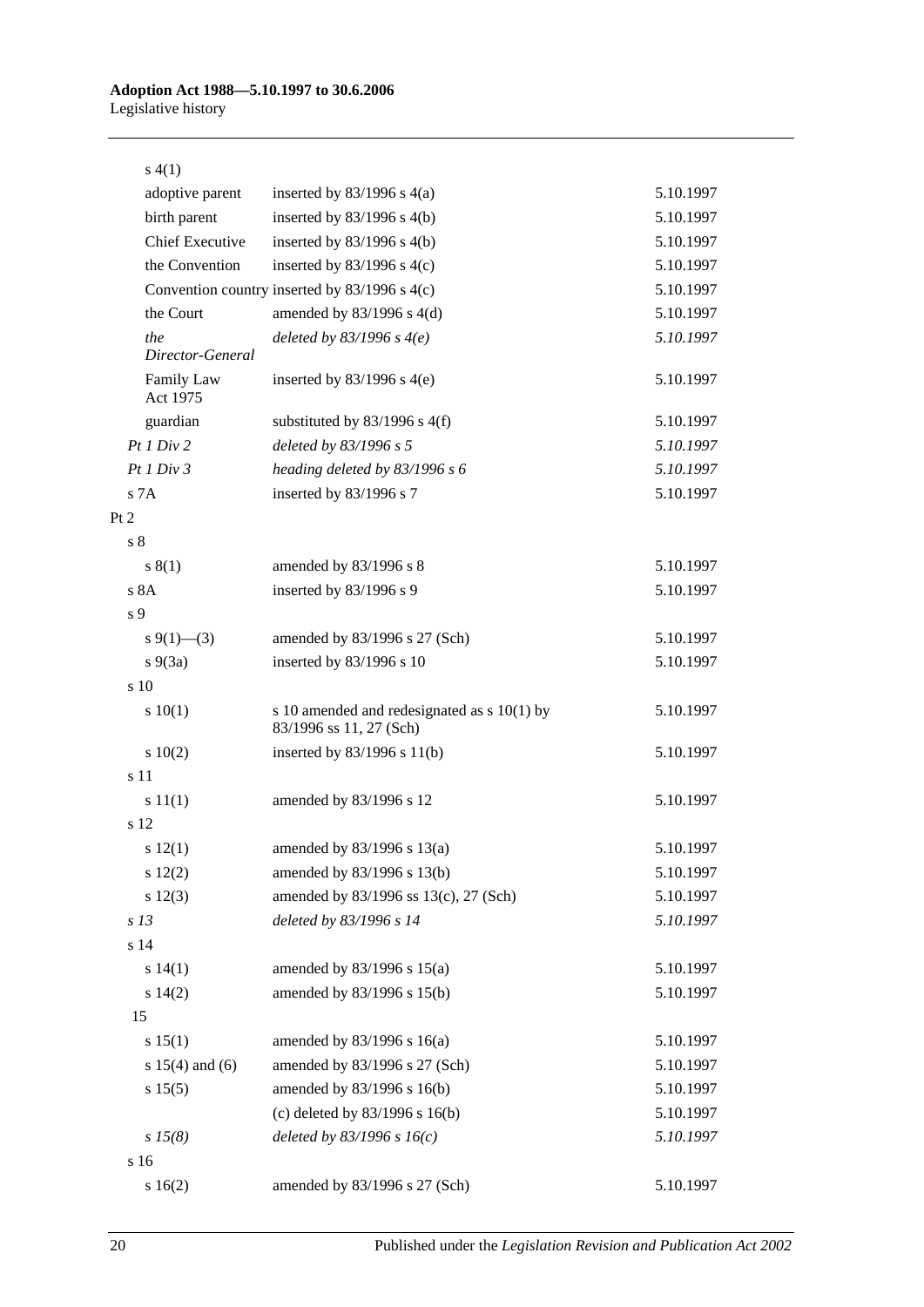| s 17                     |                                                |           |
|--------------------------|------------------------------------------------|-----------|
| s 17(1)                  | s 17 redesignated as s $17(1)$ by 83/1996 s 17 | 5.10.1997 |
| s 17(2)                  | inserted by 83/1996 s 17                       | 5.10.1997 |
| s 18                     |                                                |           |
| s 18(3)                  | inserted by 83/1996 s 18                       | 5.10.1997 |
| s 19                     |                                                |           |
| s $19(1)$ and $(2)$      | amended by 83/1996 s 27 (Sch)                  | 5.10.1997 |
| s 21                     |                                                |           |
| $s\ 21(a1)$              | inserted by $83/1996$ s $19(a)$                | 5.10.1997 |
| $s \, 21(1)$             | amended by 83/1996 s 19(b)                     | 5.10.1997 |
| $s\ 21(2)$               | amended by 83/1996 s 19(c)                     | 5.10.1997 |
| 22                       |                                                |           |
| $s\,22(1)$               | amended by 83/1996 ss 20, 27 (Sch)             | 5.10.1997 |
| s <sub>25</sub>          |                                                |           |
| s 25(1)                  | amended by 83/1996 ss 21(a), 27 (Sch)          | 5.10.1997 |
| s 25(2)                  | amended by 83/1996 ss 21(b), 27 (Sch)          | 5.10.1997 |
| $s\,25(3)$               | amended by 83/1996 s 27 (Sch)                  | 5.10.1997 |
| s 25(4)                  | inserted by $83/1996$ s $21(c)$                | 5.10.1997 |
| s 26A                    | inserted by 83/1996 s 22                       | 5.10.1997 |
| s27                      | amended by 59/1993 Sch cl 2                    | 6.3.1995  |
|                          | deleted by 83/1996 s 23                        | 5.10.1997 |
| Pt 2A                    | inserted by 83/1996 s 23                       | 5.10.1997 |
| Pt 3                     |                                                |           |
| s 28                     |                                                |           |
| $s$ 28(1) and (2)        | amended by 83/1996 s 27 (Sch)                  | 5.10.1997 |
| s 29                     |                                                |           |
| $s\,29(1)$ —(3)          | amended by 83/1996 s 27 (Sch)                  | 5.10.1997 |
| $s\,29(4)$               | amended by 83/1996 ss 24(a), 27 (Sch)          | 5.10.1997 |
| $s\,29(4a)$              | inserted by 83/1996 s 24(b)                    | 5.10.1997 |
| s 30                     | amended by 83/1996 s 27 (Sch)                  | 5.10.1997 |
| s 31                     |                                                |           |
| $s \, 31(1)$             | amended by 83/1996 ss 25, 27 (Sch)             | 5.10.1997 |
| $s \, 31(2)$             | amended by 83/1996 s 27 (Sch)                  | 5.10.1997 |
| ss 32-35                 | amended by 83/1996 s 27 (Sch)                  | 5.10.1997 |
| s 36                     | amended by 83/1996 ss 26, 27 (Sch)             | 5.10.1997 |
| s 37                     |                                                |           |
| $s \frac{37}{1}$ and (2) | deleted by 83/1996 s 27 (Sch)                  | 5.10.1997 |
| s 39                     |                                                |           |
| $s \, 39(1)$             | amended by 83/1996 s 27 (Sch)                  | 5.10.1997 |
| s 41                     |                                                |           |
| $s\ 41(1)$ —(7)          | amended by 83/1996 s 27 (Sch)                  | 5.10.1997 |
| s 42                     |                                                |           |
| $s\ 42(2)$               | amended by 83/1996 s 27 (Sch)                  | 5.10.1997 |